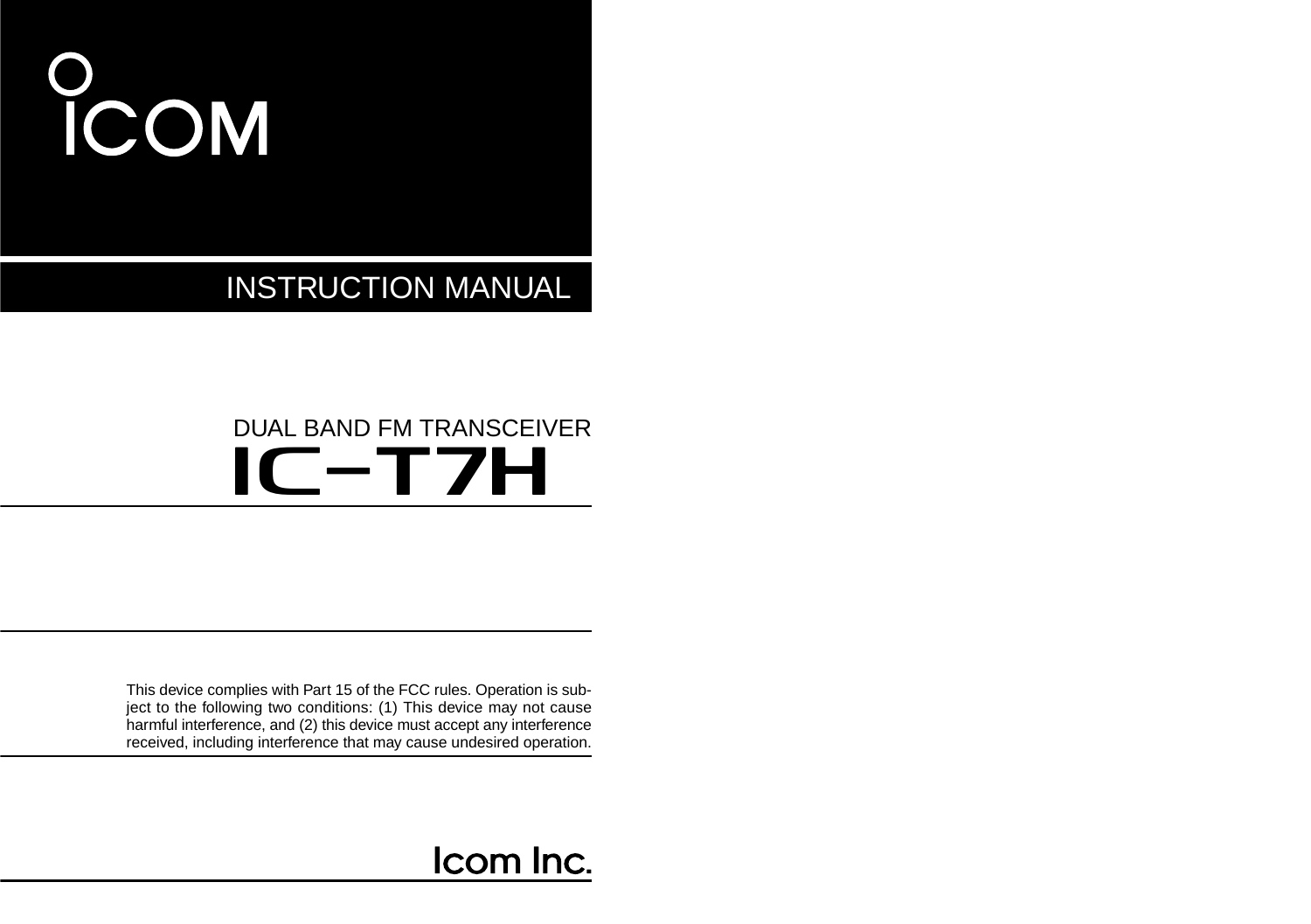# IMPORTANT

i

**READ ALL INSTRUCTIONS** carefully and completely before using the transceiver.

**SAVE THIS INSTRUCTION MANUAL—**This instruction manual contains important operating instructions for the IC-T7H.

# EXPLICIT DEFINITIONS

The explicit definitions below apply to this instruction manual.

| <b>DEFINITION</b><br><b>WORD</b> |                                                                                            |  |  |  |
|----------------------------------|--------------------------------------------------------------------------------------------|--|--|--|
| <b>AWARNING</b>                  | Personal injury, fire hazard or electric shock<br>may occur.                               |  |  |  |
| <b>CAUTION</b>                   | Equipment damage may occur.                                                                |  |  |  |
| <b>NOTE</b>                      | If disregarded, inconvenience only. No risk<br>of personal injury, fire or electric shock. |  |  |  |

The IC-T7H complies with essential requirements of the 89/336/EEC directive for Electromagnetic Compatibility. This compliance is based on conformity with the ETSI specification ETS300 684 (EMC product standard for Commercially Available Amateur Radio Equipment).

# CAUTIONS

A **WARNING! NEVER** hold the transceiver so that the antenna is very close to, or touching exposed parts of the body, especially the face or eyes, while transmitting. The transceiver will perform best if the microphone is 5 to 10 cm (2 to 4 in) away from the lips and the transceiver is vertical.

A WARNING! NEVER operate the transceiver with a headset or other audio accessories at high volume levels. Hearing experts advise against continuous high volume operation. If you experience a ringing in your ears, reduce the volume level or discontinue use.

**NEVER** connect the transceiver to an AC outlet or to a power source of more than 16 V DC. Such a connection will damage the transceiver.

**NEVER** connect the transceiver to a power source that is DC fused at more than 5 A. Accidental reverse connection will be protected by this fuse, higher fuse values will not give any protection against such accidents and the transceiver will be ruined.

**NEVER** attempt to charge alkaline or dry cell batteries. Beware that external DC power connections will charge batteries inside the battery case. This will damage not only the battery case but also the transceiver.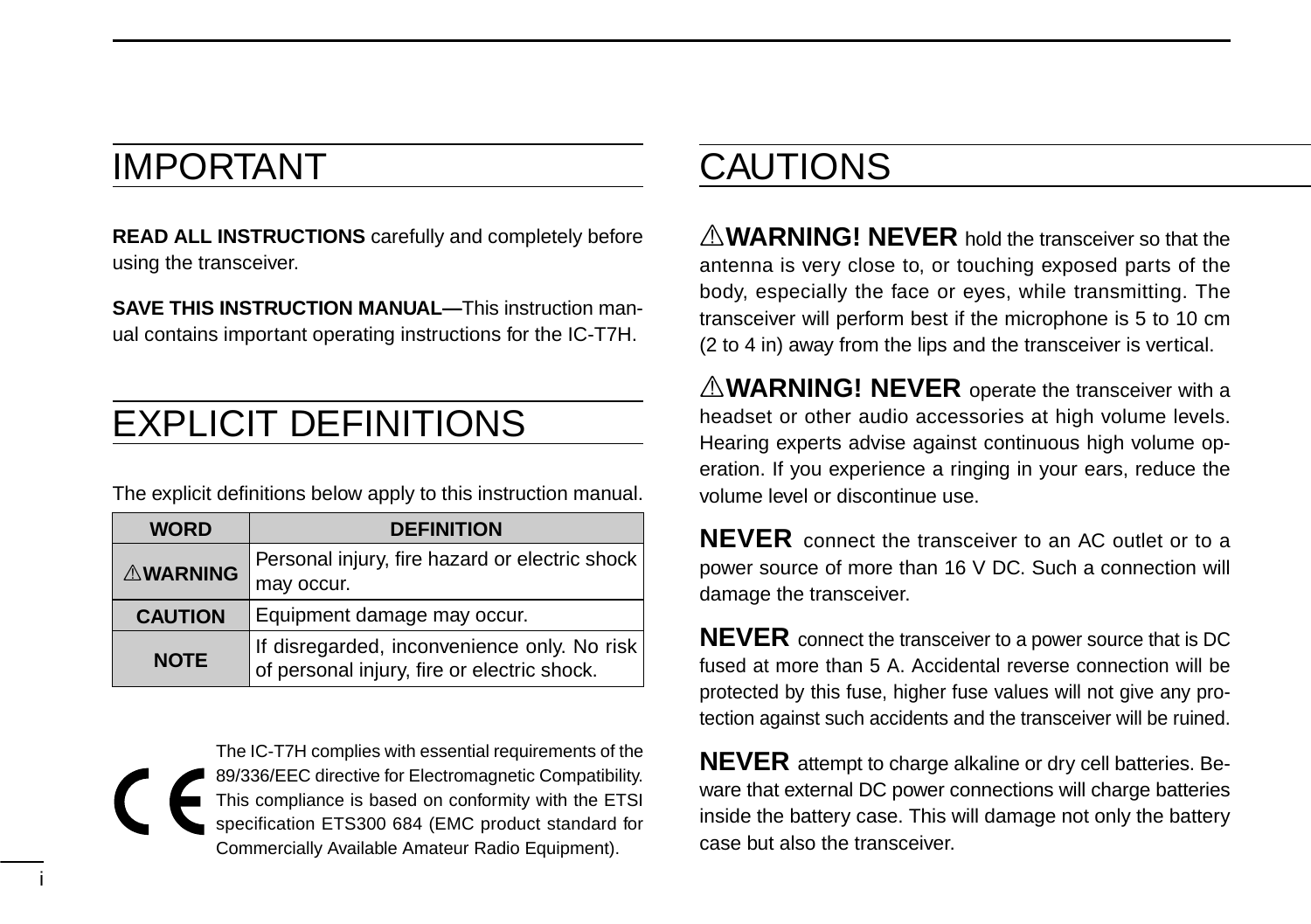**DO NOT** push the PTT when not actually desiring to transmit.

**DO NOT** operate the transceiver near unshielded electrical blasting caps or in an explosive atmosphere.

**AVOID** using or placing the transceiver in direct sunlight or in areas with temperatures below –10°C (+14°F) or above +60°C (+140°F).

Place unit in a secure place to avoid inadvertent use by children.

The use of non-Icom battery packs/chargers may impair transceiver performance and invalidate the warranty.

Even when the transceiver power is OFF, a slight current still flows in the circuits. Remove the battery pack or case from the transceiver when not using it for a long time. Otherwise, the battery pack or installed dry cell batteries will become exhausted.

### **For U.S.A. only**

**CAUTION:** Changes or modifications to this device, not expressly approved by Icom Inc., could void your authority to operate this device under FCC regulations.

# UNPACKING

| Accessories included with the transceiver:              | Qtv. |
|---------------------------------------------------------|------|
|                                                         |      |
|                                                         |      |
| 3 Battery pack (BP-173/BP-180) or battery case (BP-170) |      |
|                                                         |      |
|                                                         |      |
|                                                         |      |
| *Not supplied with battery case versions.               |      |



Antenna for U.S.A. version differs from that shown above.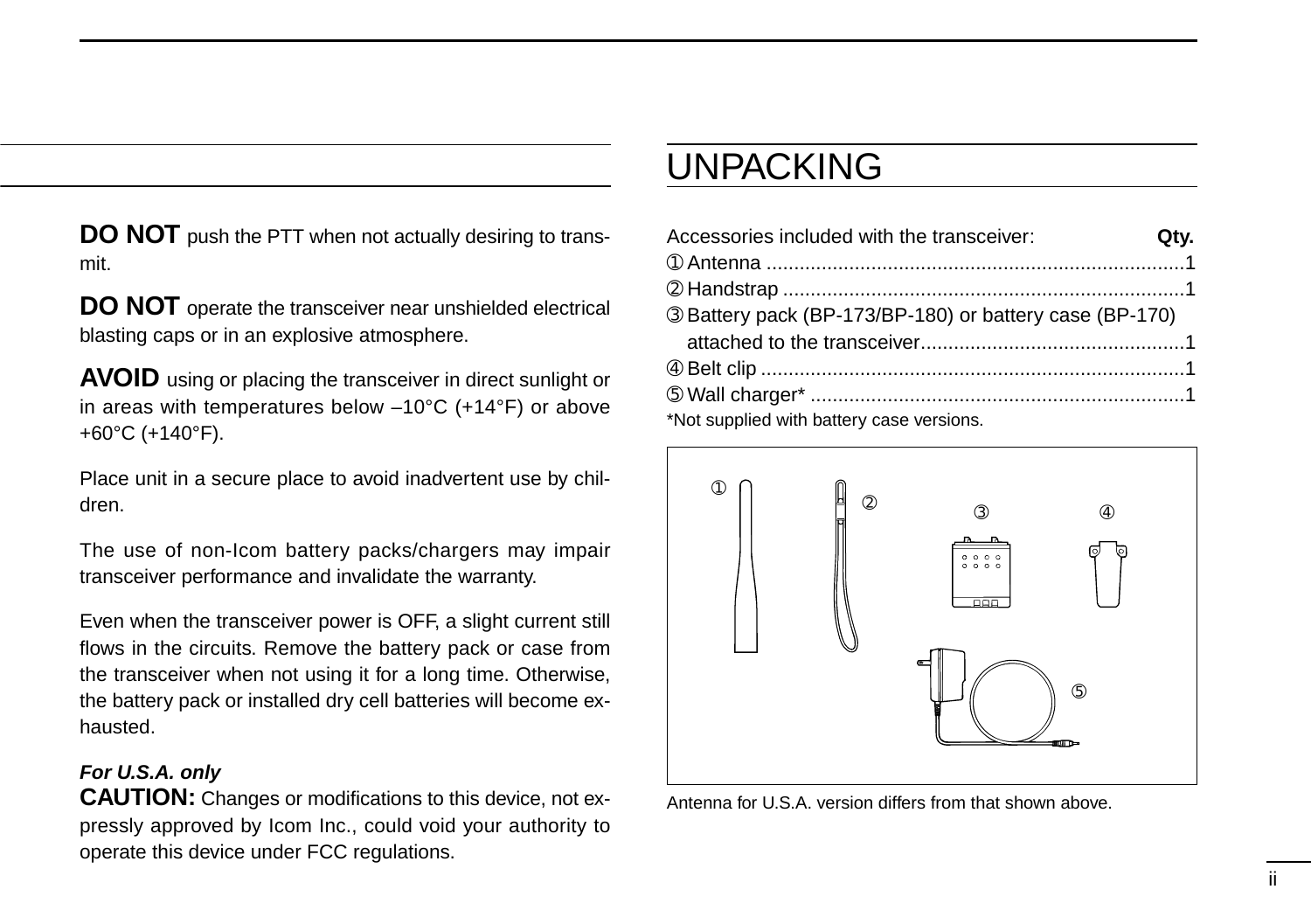# **TABLE OF CONTENTS**

| Switches, controls, keys and connectors  1 |  |
|--------------------------------------------|--|
| 2 BATTERY PACKS AND ACCESSORIES  6-9       |  |
|                                            |  |
|                                            |  |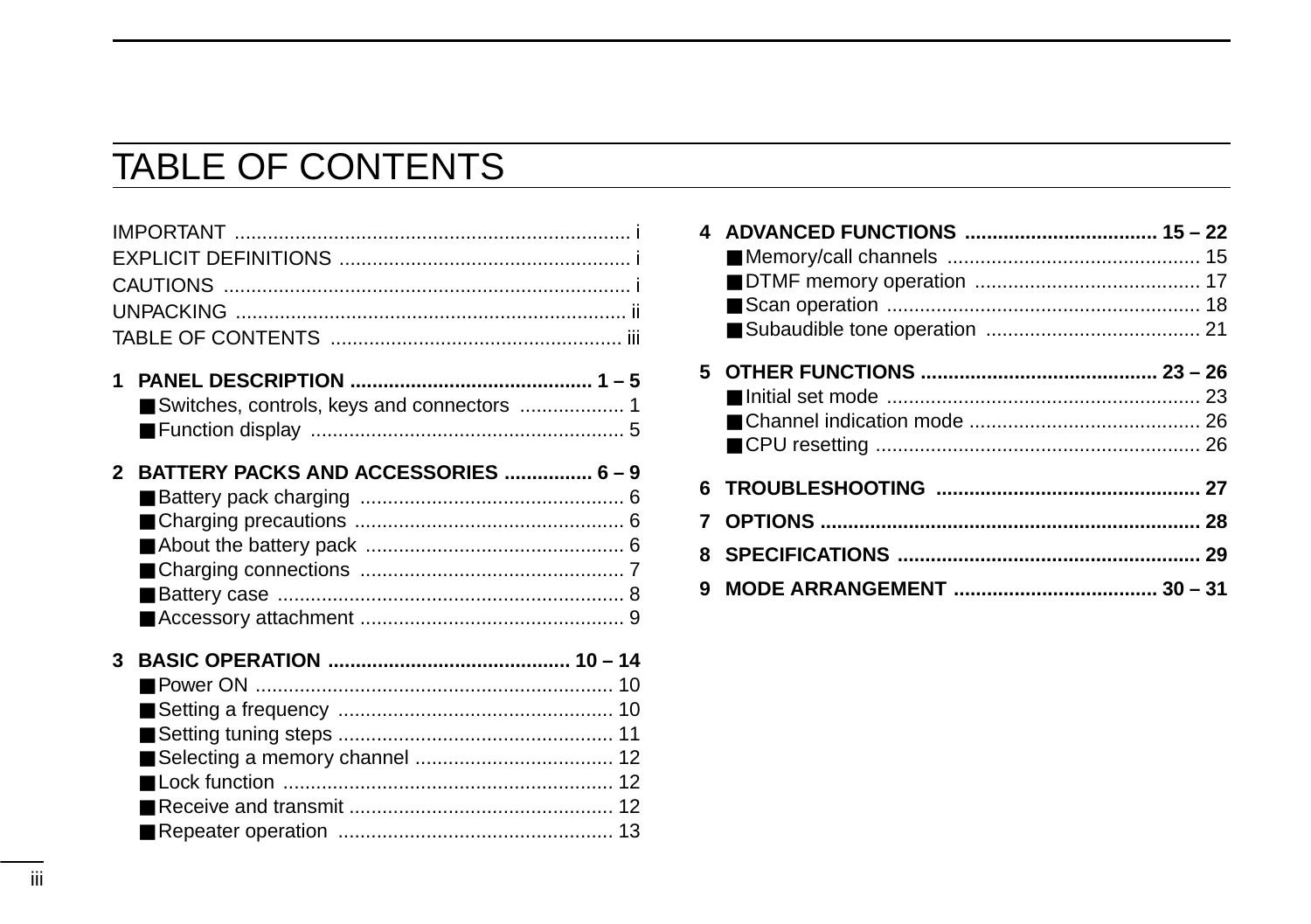# ■ **Switches, controls, keys and connectors**



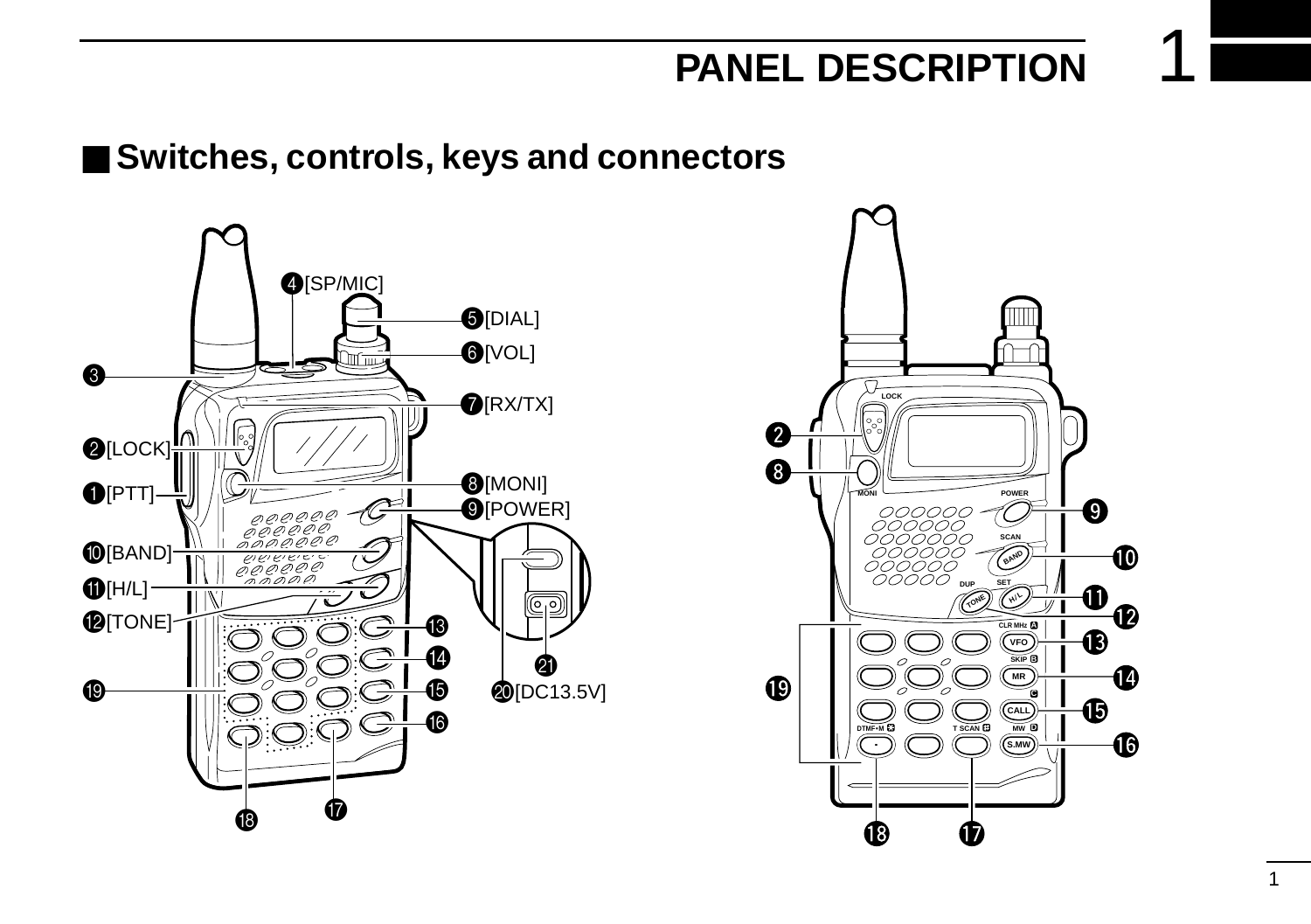### ➊ **PTT SWITCH [PTT]** (p. 12)

Push and hold to transmit; release to receive.

### ➋ **LOCK SWITCH [LOCK]**

Slide up to turn the lock function ON.



• [PTT], [VOL], [H/L], [MONI] and [POWER] function even when the lock function is activated.

### ➌ **ANTENNA CONNECTOR** (p. 9)

Connects the supplied antenna.

### ➍ **EXTERNAL SPEAKER AND MICROPHONE JACKS [SP/MIC]**

Connect an optional speaker-microphone or headset, if desired. The internal microphone and speaker will not function when either is connected. (See p. 28 for options.)

### $\Diamond$  **External connection**



### ➎ **TUNING DIAL [DIAL]**

Rotate [DIAL] to set an operating frequency, select a memory channel, select set mode contents, change scan direction, etc.

### ➏ **VOLUME CONTROL [VOL]**

Rotate [VOL] clockwise to increase volume and counterclockwise to decrease volume.

### **O RX/TX INDICATOR [RX/TX]** (p. 12)

Lights green while receiving a signal or when the squelch is open; lights red while transmitting.

### ➑ **MONITOR SWITCH [MONI]** (p. 12)

- 
- $\rightarrow$  Push and hold this switch to force the squelch open; release to close it again.
- $\rightarrow$  Push twice to keep the squelch open: push again to close it. **MONI**
	- ➥ While pushing this switch, rotate [DIAL] to set the squelch level.
	- $\rightarrow$  While pushing [PTT], push this switch to transmit a DTMF memory.

### ➒ **POWER SWITCH [POWER]**

Push for 1 sec. to toggle power ON and OFF. **POWER**



• Battery voltage appears for 1 sec. after power ON.

### ➓ **BAND SWITCH [BAND/SCAN]**



- **► Push to toggle between VHF and UHF operation** except in memory mode (p. 10).
- $\rightarrow$  Push and hold to indicate the selected scan range (or band) and to start scanning (p. 18).
	- While scanning, each push of this switch changes the selected scan range.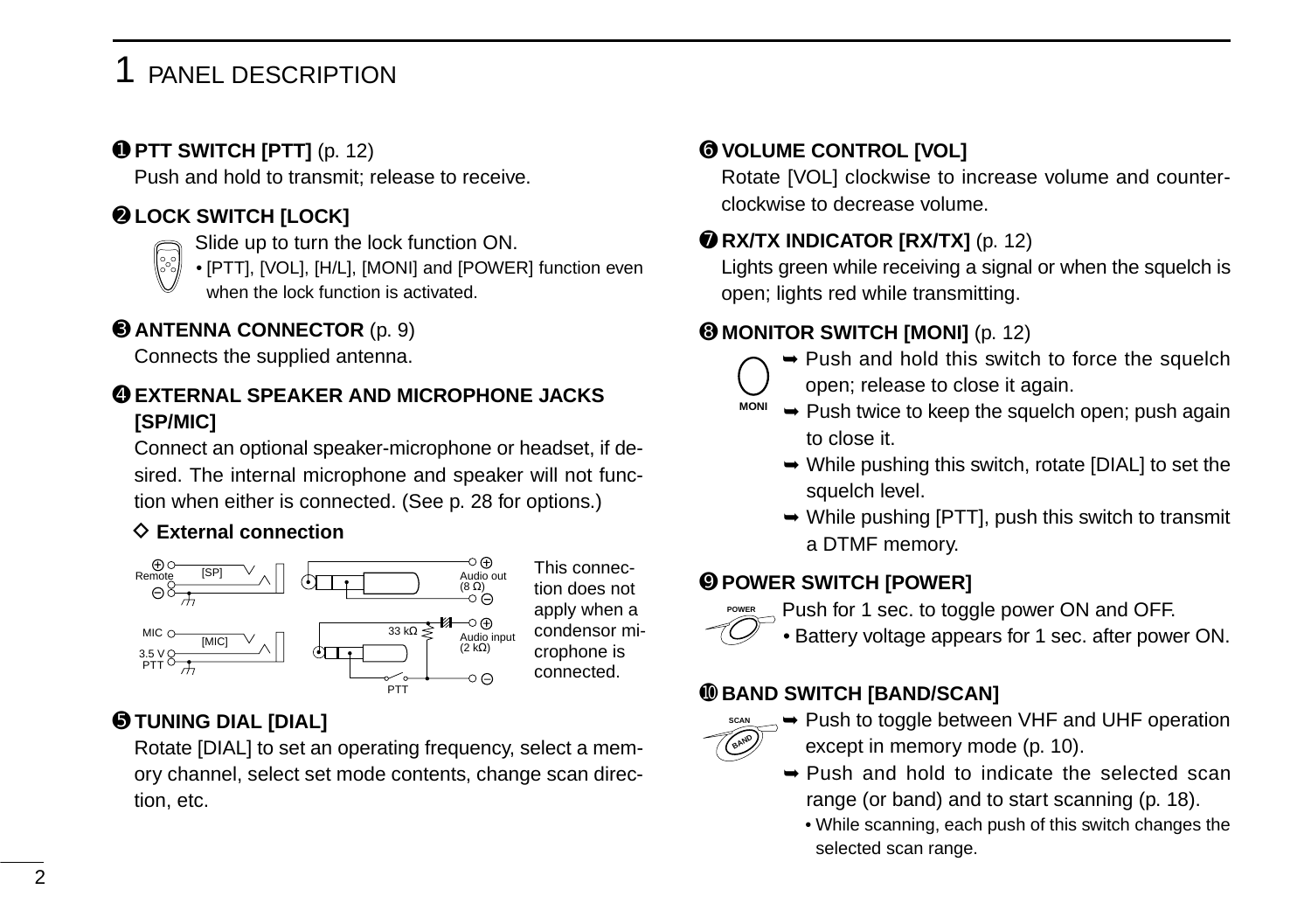### **10 OUTPUT POWER SWITCH [H/L(SET)]**

- ➥ Push to toggle between low and high output power (p. 12). ۸۱۱
	- "LOW" appears when low output power is selected.
	- ➥ Push and hold to enter set mode.

### !2**TONE SWITCH [TONE(DUP)]**



**SET H**

- $\rightarrow$  Push this switch to activate the following functions in order (pgs. 21, 22).
	- Subaudible tone encoder—"T" appears.
	- Pocket beep—" $T$  SQL $((\cdot))$ " appears.
	- Tone squelch—"T SQL" appears.
	- No tone operation—no indicator appears.
- ➥ Push this switch for 1 sec. to select semi-duplex or simplex operation (p. 13).
	- "– DUP" appears during minus duplex operation, "DUP" appears during plus duplex operation and no indicator appears during simplex operation.
- ➥ For the European version only, while pushing [PTT], push this switch to transmit a 1750 Hz tone burst signal (p. 13).

### $\bigcirc$  VFO/CLEAR KEY [VFO(CLR MHz) $\bigcirc$ ]



- **CLR MHz**  $\Omega$   $\rightarrow$  Clears some functions, such as digit input before entry, scan, etc.
	- $\rightarrow$  Push this key to select VFO mode (p. 10).
	- ➥ Push and hold for 1 sec., then rotate [DIAL] to change the MHz digit (p. 11).
	- ➥ While pushing [PTT], this key sends a DTMF "A."

### !4**MEMORY MODE KEY [MR(SKIP)**<**]**

- SKIP **B**  $\rightarrow$  Push this key to select memory mode (p. 12).
- **MR**
- "**ME**" appears while in memory mode.
- $\rightarrow$  While in memory mode, push this key for 1 sec. to toggle the selected memory channel between a skip and a non-skip channel (p. 20).
	- "SKIP" appears when the channel is set as a skip channel.
- $\rightarrow$  While pushing [PTT], this key sends a DTMF "B."

### $\bigcirc$ **CALL MODE KEY [CALLE]**

**■ ►** Push this key to select the call channel (p. 15).



- "C" appears while the call channel is selected.
- $\rightarrow$  While pushing [PTT], this key sends a DTMF "C."

### !6**SELECT MEMORY WRITE KEY [S.MW(MW)**>**]**

(pgs. 15, 16)

**INW D**  $\rightarrow$  Push this key to enter memory select mode.



- "Man" flashes and the [DIAL] can be used for channel selection (for memory writing or clearing).
- $\rightarrow$  Push and hold for 1 sec. to write the set contents into the selected memory channel (or VFO, call channel).
- $\rightarrow$  Push then push and hold this key while in memory select mode to erase the contents of the selected memory channel.
- ➥ While pushing [PTT], this key sends a DTMF "D."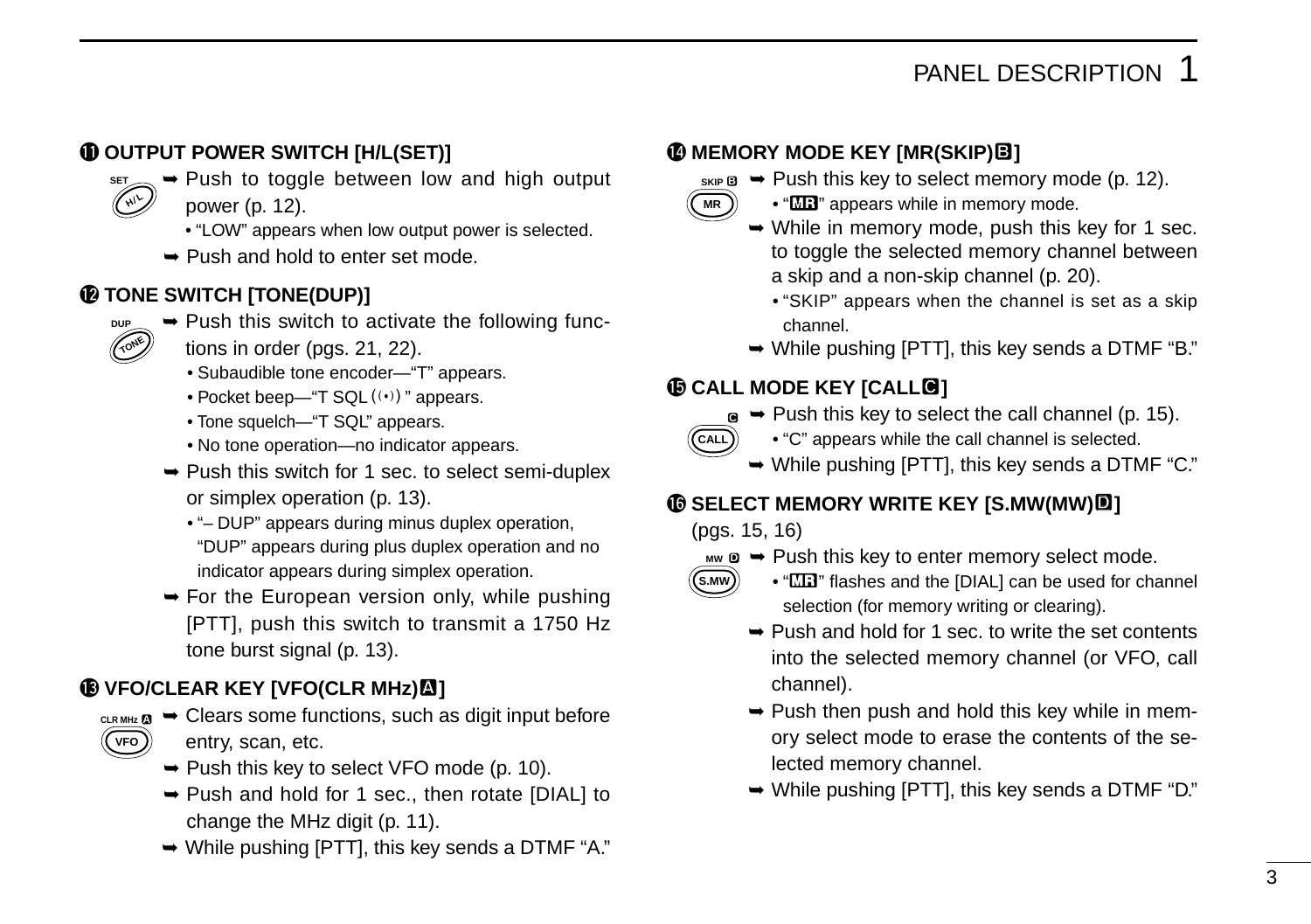### !7**TONE SCAN KEY [TSCAN**?**]**

- T SCAN **□ →** Push this key for 1 sec. to start and stop tone decode scan (p. 13).
	- When a subaudible tone is detected, the tone frequency is displayed and overwrites the preprogrammed:
	- **tone squelch frequency when the tone squelch is** in use;
	- ➠ tone encoder (repeater tone) frequency when the tone squelch is not in use.
	- $\rightarrow$  While pushing [PTT], this key sends a DTMF "#."

### !8**DTMF KEY [• (DTMF M**@**)]**

- **DTMF•M a**  $\rightarrow$  Enters a decimal for MHz unit during frequency input (p. 10). **.**
	- ➥ Push and hold for 1 sec. to enter DTMF memory mode for programming or recall (p. 17).
		- To program use [(H/L)SET].
		- To transmit use [MONI] while transmitting.
	- $\rightarrow$  While pushing [PTT], this key sends a DTMF " $\ast$ ."

### !9**DIGIT KEYS**

- $\rightarrow$  Input the specified digit during frequency input, memory channel selection, etc.
- $\rightarrow$  Transmit the DTMF code of the specified digit while pushing [PTT].

### @0**EXTERNAL DC POWER JACK [DC13.5V]**

Allows operation with a 4.5 to 16 V DC power source using the optional cables, CP-12L or OPC-254L.

**CAUTION:** Operation with an external DC power source simultaneously charges batteries inside the battery case or the battery pack. When using dry cell batteries this may cause battery leakage and damage the transceiver; when using a Ni-Cd battery pack this may cause battery overcharging and shorten the life of the **Z** battery pack.

### @1**BATTERY PACK RELEASE** (p. 8)

Push to open the latch for battery pack removal.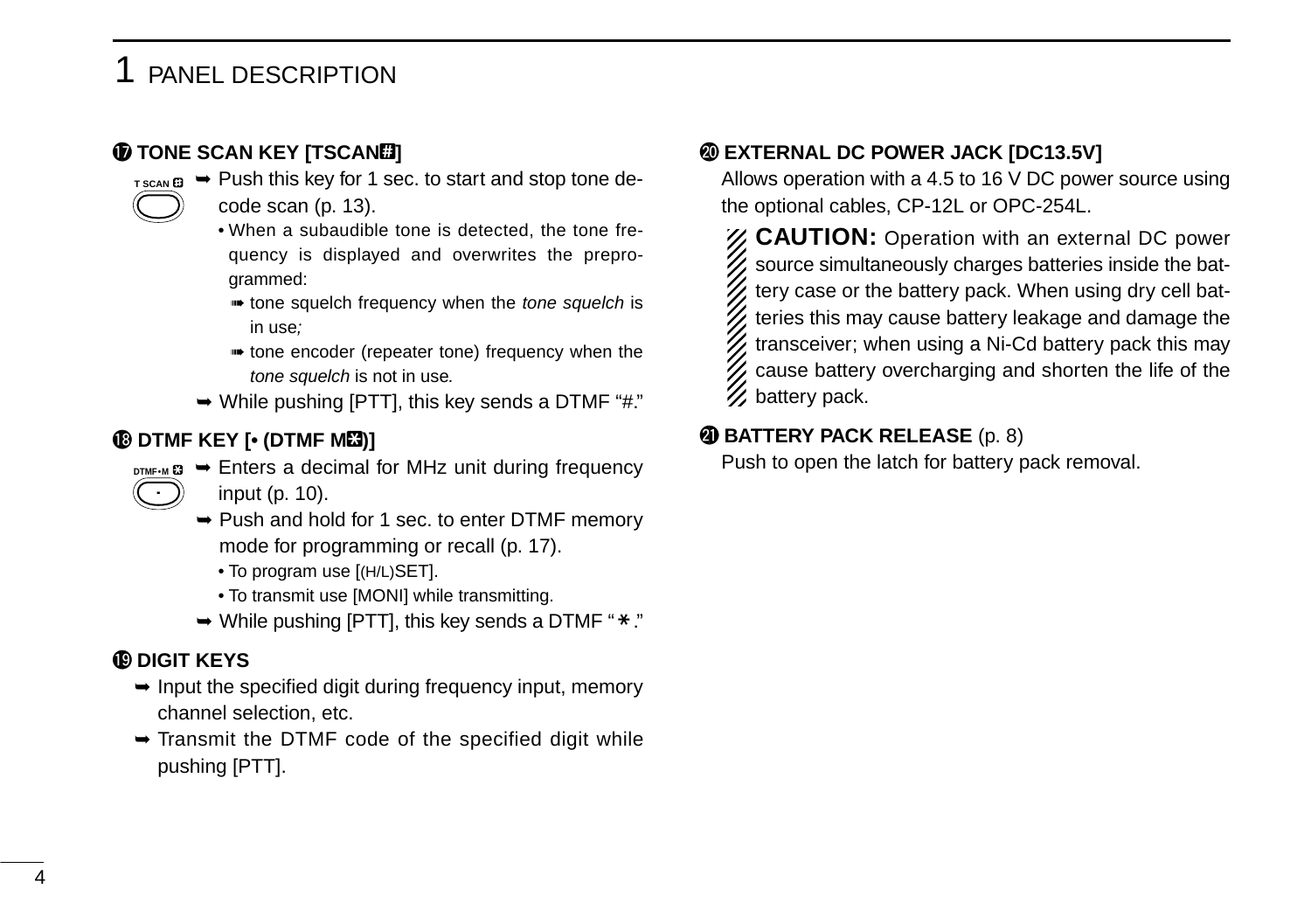# ■ **Function display**



### ➊ **DUPLEX INDICATORS** (p. 13)

Appear during semi-duplex operation.

• "– DUP" appears for minus duplex; "DUP" only appears for plus duplex.

### ➋ **TONE INDICATORS** (p. 21)

- "T" appears when the subaudible tone encoder is in use,
- "T SQL $(\cdot)$ " appears during pocket beep operation and
- "T SQL" appears when the tone squelch function is activated.

### ➌ **SKIP INDICATOR** (p. 20)

Appears when a selected memory channel is set as a skip channel.

### ➍ **MEMORY MODE INDICATOR** (p. 15)

Appears while in memory mode.

### ➎ **MEMORY CHANNEL INDICATOR** (p. 12)

Indicates the selected memory channel and other items such as the call channel, key lock indicator, etc.

### ➏ **S/RF INDICATORS** (p. 12)

Show the relative signal strength while receiving. and the output power selection while transmitting.

### ➐ **LOW POWER INDICATOR** (p. 12)

Appears when low output power is selected.

### ➑ **ALPHANUMERIC READOUTS**

Show the selected frequency, set mode contents, etc.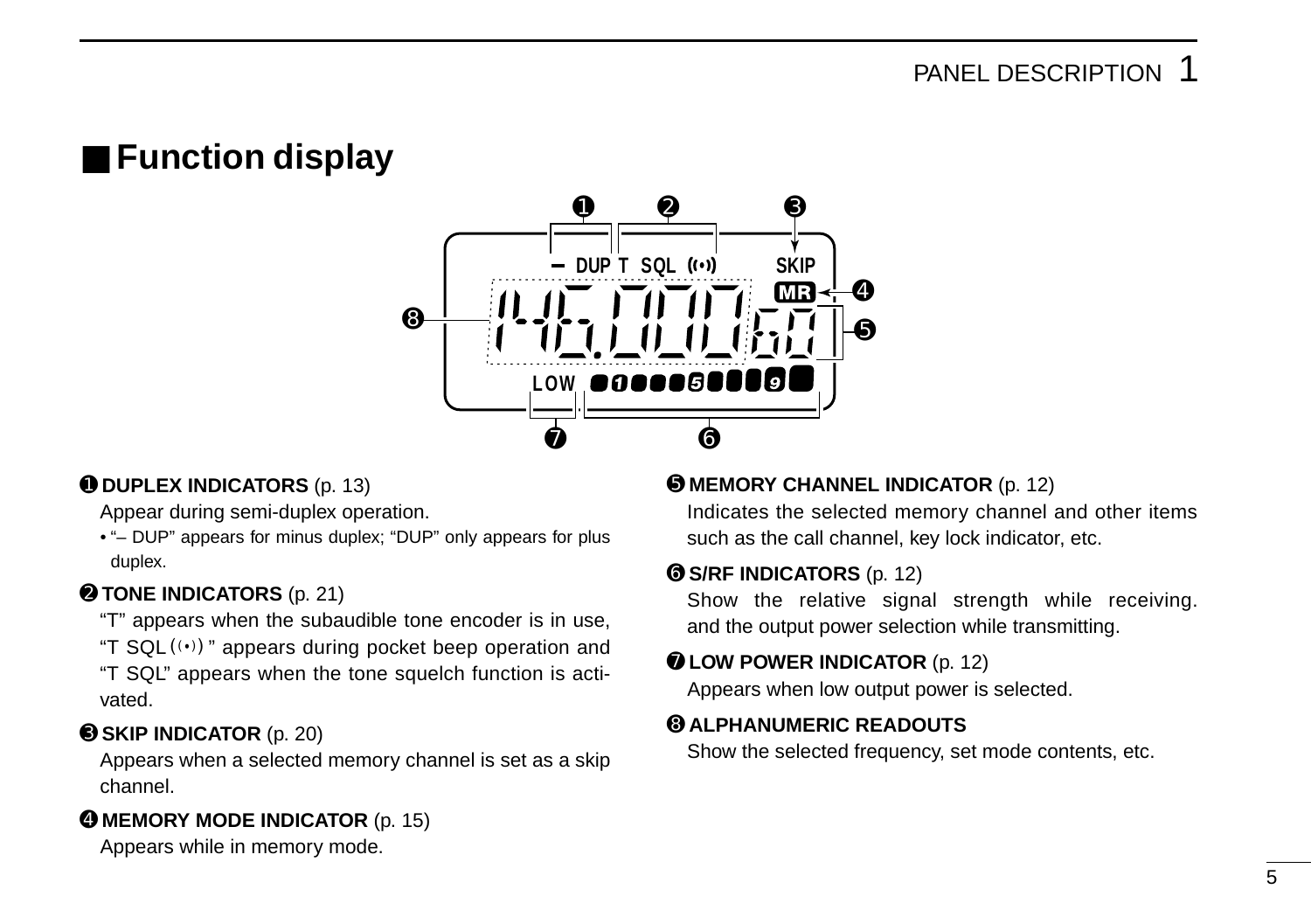# ■ **Battery pack charging**

The supplied\* BP-180 BATTERY PACK includes rechargeable Ni-Cd batteries and can be charged approx. 300 times. Charge the battery pack before first operating the transceiver or when the battery pack becomes exhausted.

\*Optional for versions which come with the BP-170 BATTERY CASE.

If you want to be able to charge the battery pack more than 300 times, the following points should be observed:

- 1. Avoid overcharging. The charging period should be less than 48 hours.
- 2. Use the battery until it becomes almost completely exhausted under normal conditions. We recommend battery charging just after transmitting becomes impossible.

# ■ **Charging precautions**

**NEVER** attempt to charge dry cell batteries. This will cause internal liquid leakage and damage the battery case and transceiver.

**NEVER** connect two or more chargers at the same time.

Charging may not occur under temperatures of 10°C (50°F) or over temperatures of 40°C (104°F).

# ■ About the battery pack

### **♦ Operating period**

Depending on the attached battery pack, the operating period of the transceiver varies. Refer to p. 28 for battery pack specifications.

### **♦ Battery pack life**

If your battery pack seems to have no capacity even after being fully charged, completely discharge it by leaving the power ON overnight. Then, fully charge the battery pack again.

If the battery pack still does not retain a charge (or very little), a new battery pack must be purchased.

### **Recycling information (U.S.A. only)**

The product that you purchased contains a rechargeable battery. The battery is recyclable. At the end of its useful life, under various state and local laws, it may be illegal to dispose of this battery into the municipal waste stream. Call 1-800-8-BATTERY for battery recycling options in your area or contact your dealer. **RBRC RBRC Ni-Cd**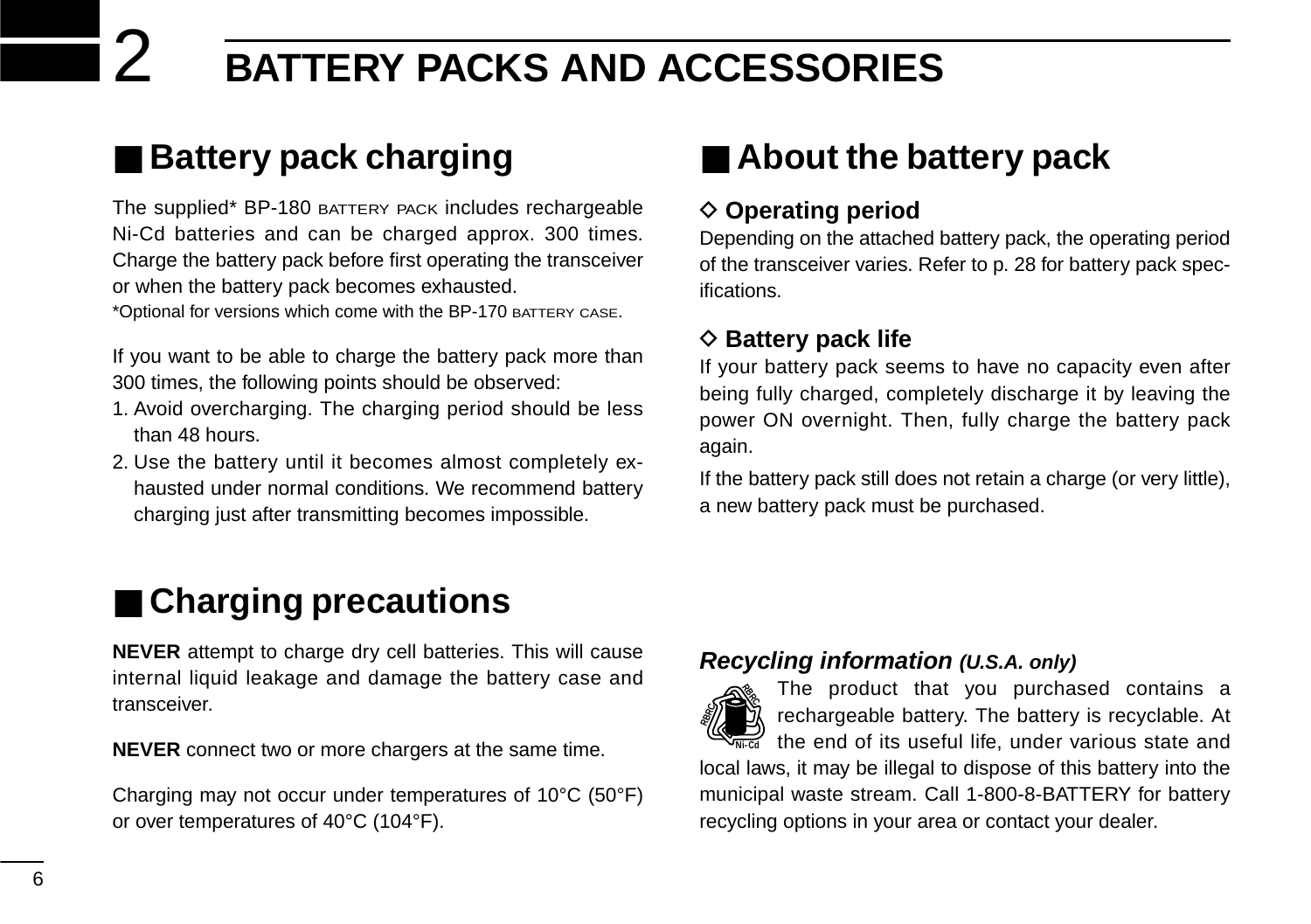# ■ **Charging connections**

### **♦ Regular charging**

Attach the supplied\* or optional battery pack; then, connect the supplied\* wall charger via an AC outlet as shown below. \*Optional for versions which include a battery case.

### $\diamond$  Rapid charging with the BC-119

- ➀ Insert the AD-56A into the charging slot of the BC-119.
- ➁ Insert the AD-56B into the groove in the AD-56A (front-facing side of the AD-56A).
- ➂ Insert the battery pack, either by itself or attached to the transceiver, into the AD-56B.

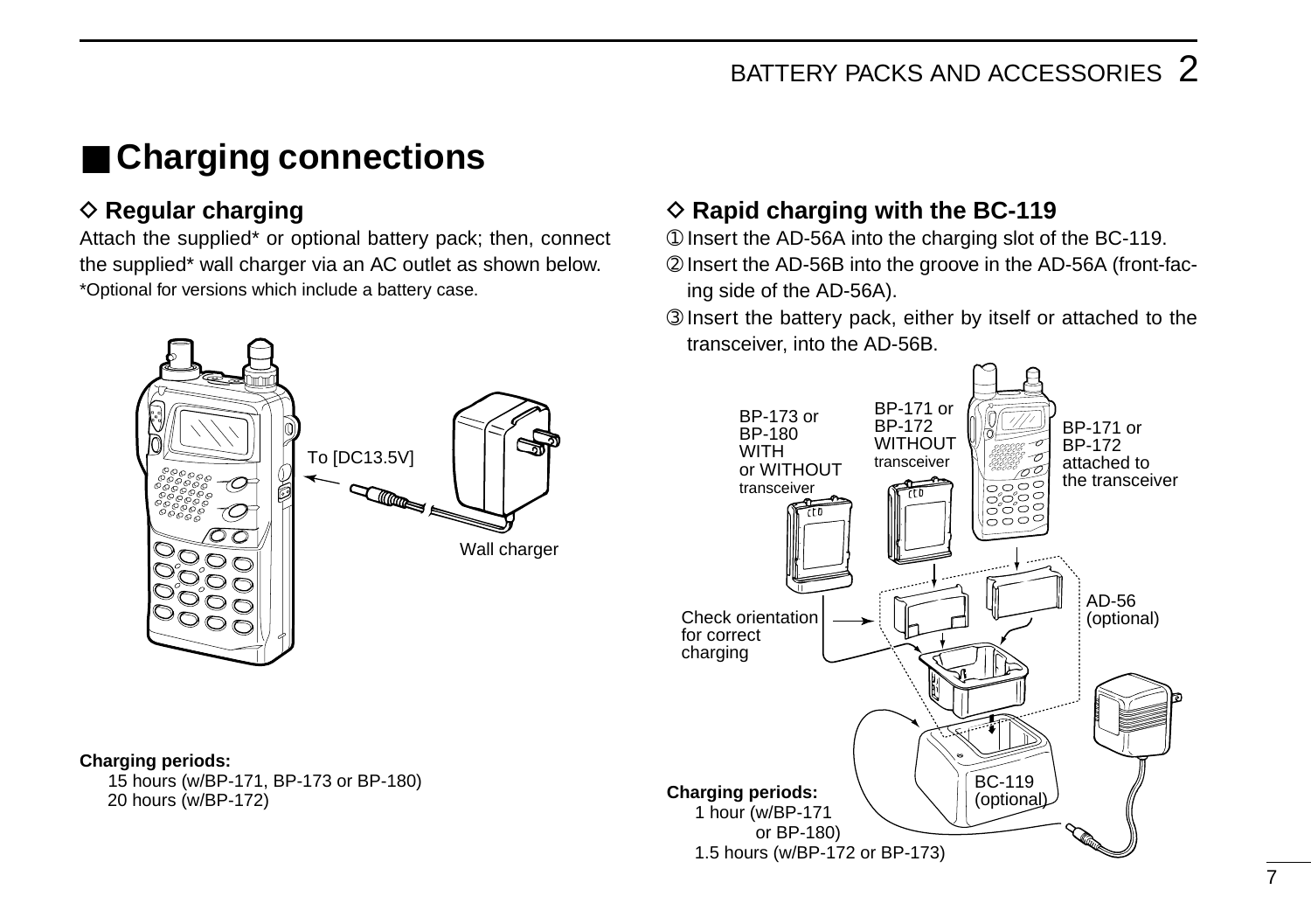### $\diamond$  Operation with an optional cable

Connect an optional charger or cable to the transceiver as illustrated below. Be careful of battery overcharging as the connected battery is charged simultaneously.

**CAUTION:** Remove dry cell batteries when the BP-170 BATTERY CASE is connected, otherwise the battery may  $\mathscr U$  leak and damage the transceiver.

# ■ **Battery case**

When using a battery case attached to the transceiver, install 4 AA(R6) size alkaline batteries as illustrated below.





12 to 16 V DC is necessary.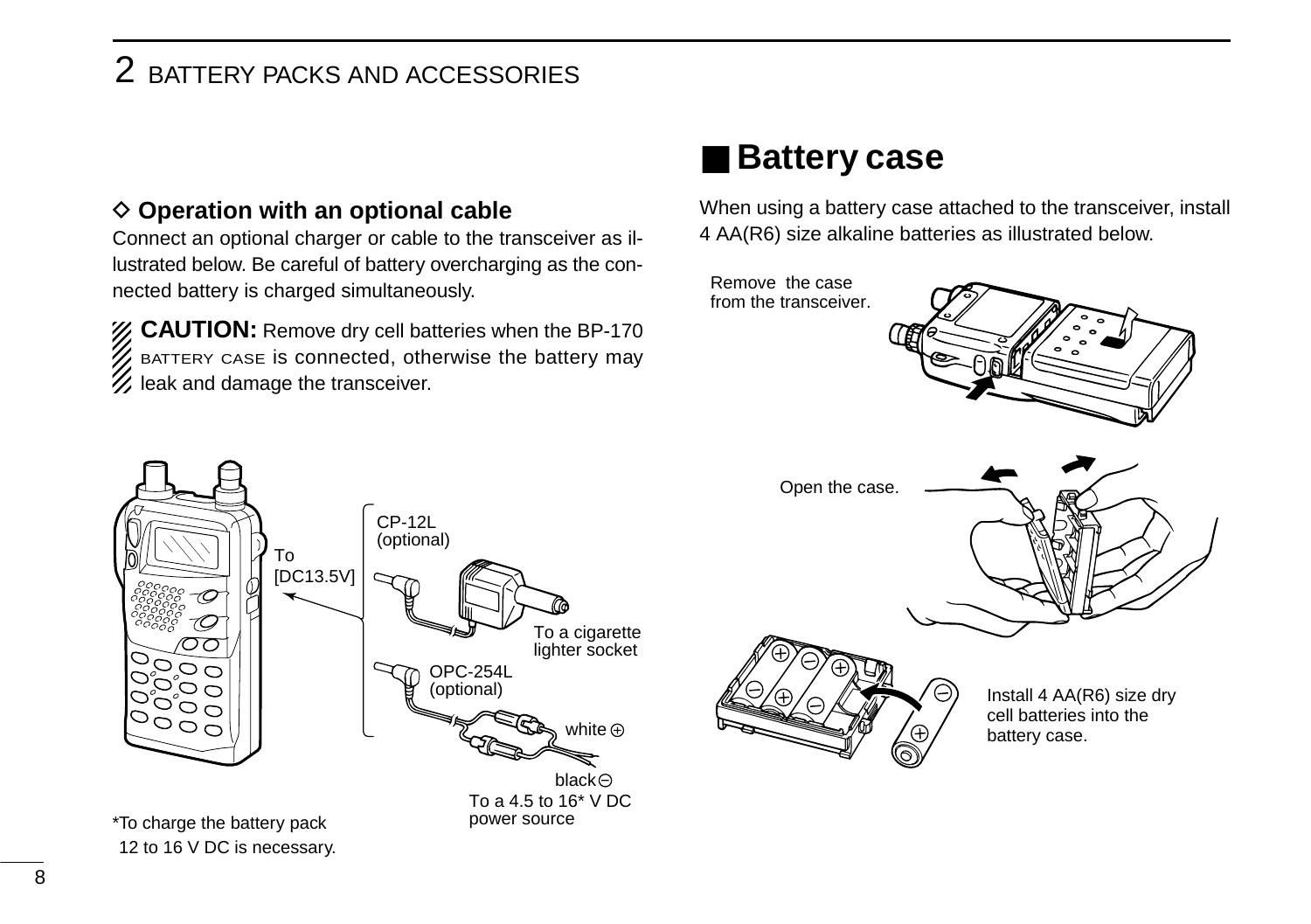# ■ **Accessory attachment**

### **♦ Antenna**

Insert the supplied antenna into the antenna connector and rotate the antenna as shown in the diagram below.

**Keep** the jack cover attached when jacks are not in use to avoid bad contacts.



### **◇ Belt clip**

Remove screws, then attach the belt clip using the same screws. Conveniently attaches to your belt.

# ទ

### **♦ Handstrap**

Attach the handstrap as shown in the diagram below. Facilitates carrying.

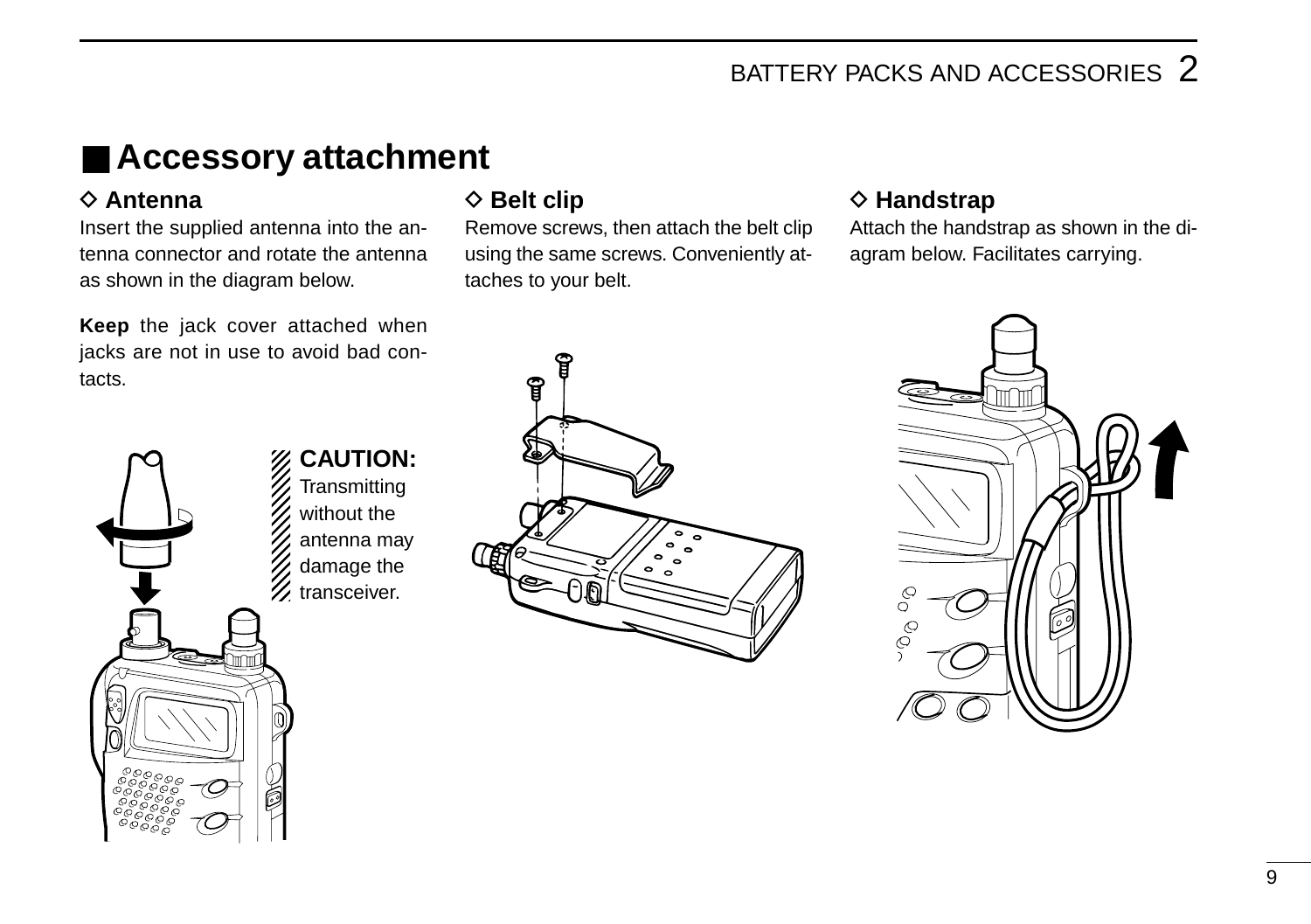# ■ **Power ON**

Push and hold [POWER] for 1 sec. to turn power ON.

• Current battery voltage is displayed for 2 sec.





- The display shows the approx. voltage in 0.5 V steps.
- When the battery voltage is lower than 4.5 V, "LOW V" appears. Charge the battery in this case.
- If "OVER V" appears, **UNPLUG** the external DC plug immediately. Connected voltage is over 16 V and could damage the transceiver.

# ■ Setting a frequency

- $\diamond$  Via the keypad (within a band)
- ➀ Push [VFO] to select VFO mode.
- ➁ Push [BAND] to select the VHF or UHF band.
- ➂ Push 4 digit keys, starting from the 1 MHz digit and including the decimal point [•], to input a frequency.
	- When a digit is mistakenly input, push [VFO] and input from the beginning.
	- "0," "2," "5" and "7" are acceptable for the 1 kHz digits (depending on the 10 kHz digit).
- ➃ To change the frequency from the 100 kHz digit, push [•], then 3 digits.





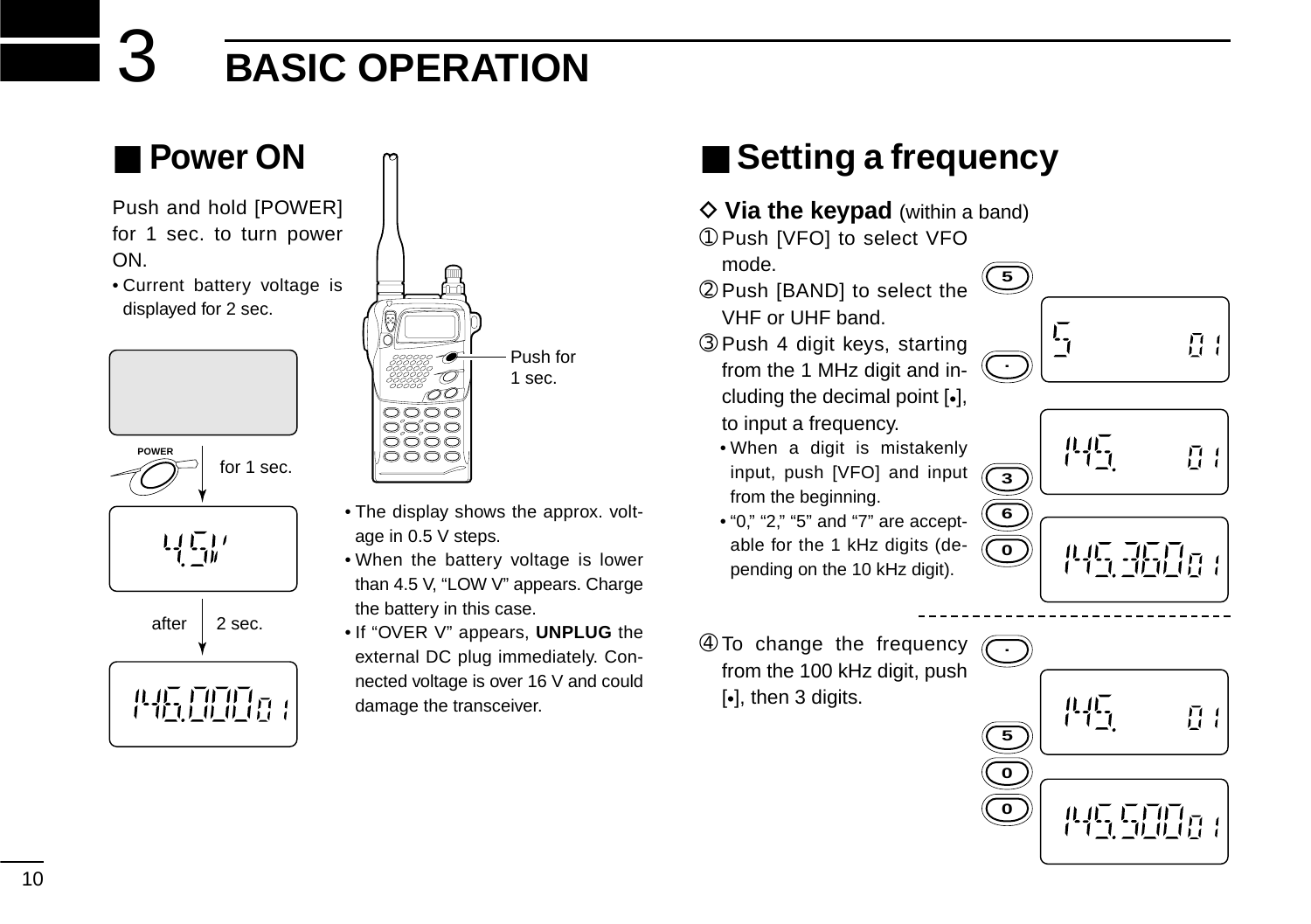### $\Diamond$  Via the keypad (other band directly)

- ➀ Push [VFO] to select VFO mode.
- ➁ Push 6 digit keys, starting from the 100 MHz digit.
	- The operating band changes automatically.
	- It's not necessary to input the decimal point.



性质比脱原

### **♦ Other methods**

- ➥ VIA THE DIAL: Rotate [DIAL] to change the frequency according to the set tuning steps.
- ➥ USING THE MHz STEP: Push [(VFO)MHz] for 1 sec., then rotate [DIAL] to change the frequency in one MHz steps.

### ■ **Setting tuning steps** USING **SET MODE**

This transceiver has 8 tuning steps (VHF and UHF bands have independent settings) as follows:

• 5 kHz • 10 kHz • 12.5 kHz • 15 kHz • 20 kHz • 25 kHz • 30 kHz • 50 kHz

➀ Push [VFO] to select VFO mode.

- ➁ Push [BAND] to select the VHF or UHF band.
- ➂ Push [(H/L)SET] for 1 sec. to enter set mode.
- ➃ Push [TONE] or [H/L] several times until "TS" appears.
- ➄ Rotate [DIAL] to select the desired tuning step.
- ➅ Push [(VFO)CLR] to exit set mode.

For convenience, select a tuning step that matches the frequency intervals of repeaters in your area.

### **[DISPLAY EXAMPLE]**





15 kHz tuning step 25 kHz tuning step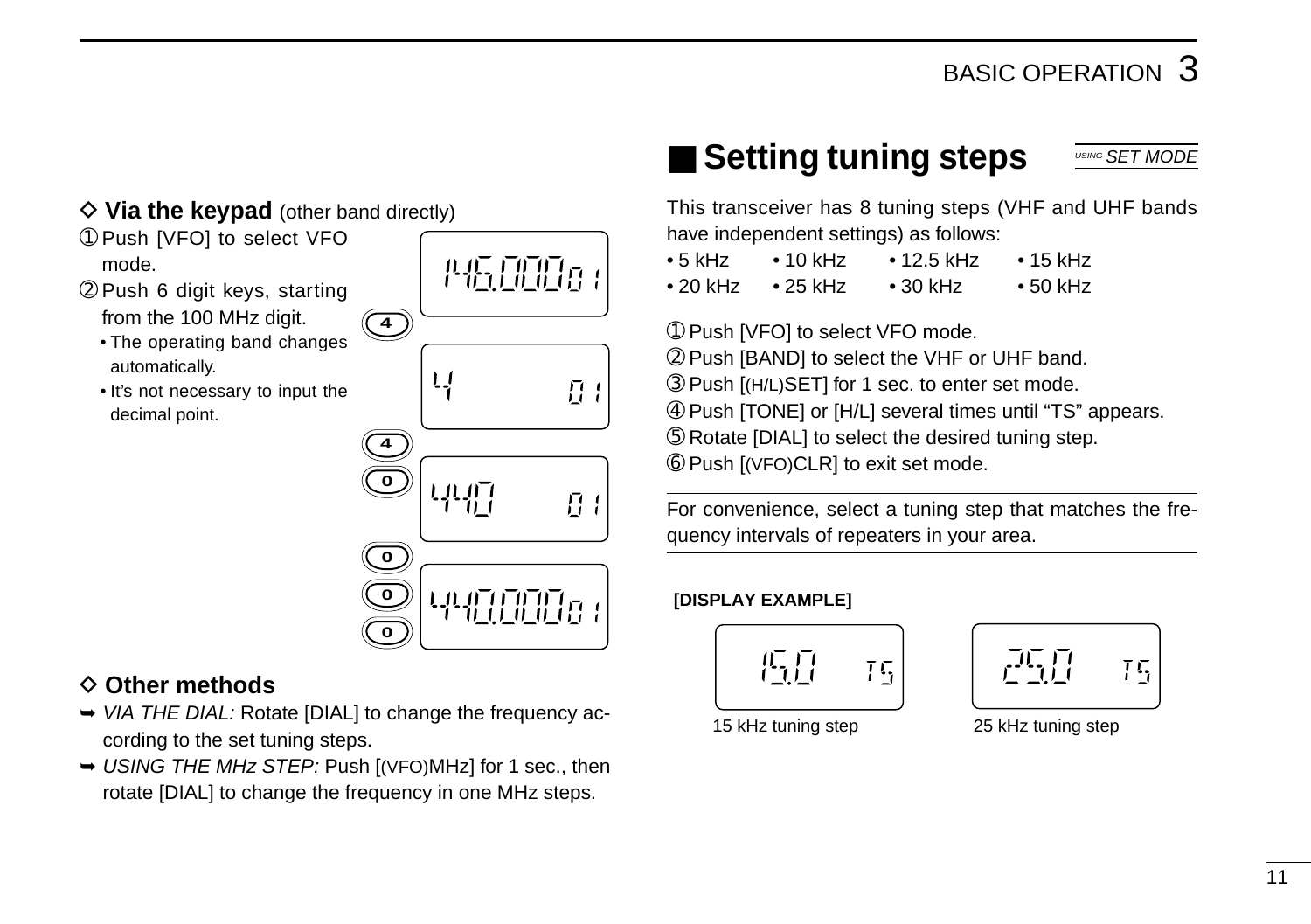# ■ Selecting a memory channel

**MR**

**6**

**0**

- ➀ Push [MR] to select memory mode.
- ➁ Push 2 digit keys to select the desired memory channel (or rotate [DIAL]).
	- The first nine memory channels are preceded by a "0."
	- To select scan edges 1A to 4B, use  $[2]$  for "A" and  $[2]$  for "B."
	- Only programmed memory channels can be selected.

# ■ **Lock function**

The lock function prevents accidental frequency changes and accidental function activation.

➥ Slide [LOCK] up or down to set the lock function ON or OFF, respectively.



**MR**

**MRANDE** 

**MREER** 

- "L" appears while the lock function is activated.
- [PTT], [POWER], [VOL], [MONI], and [H/L] can be used regardless of this setting.



- ➀ Push [POWER] for 1 sec. to turn power ON.
- ➁ Adjust the [VOL] control to the desired level.
	- While pushing [MONI], rotate [VOL].
- ➂ Set the squelch level.
	- While pushing [MONI], rotate [DIAL].
	- 4 selections are available, "OP" (open), "AT" (automatic), 1 and 2.



- ➃ Set an operating band and frequency. When a signal is received:
	- $\rightarrow$  Squelch opens and audio is emitted from the speaker.
	- $\rightarrow$  The S/RF indicator shows the relative signal strength.
- ➄ Push [H/L] to toggle output power between high and low.
	- "LOW" appears when low output power is selected.
- ➅ Push and hold [PTT] to transmit; then speak into the mic.
	- **Do not** hold the microphone too close to your mouth or speak too loudly. This may distort the signal.
	- The TX/RX indicator lights red.
	- The S/RF indicator shows the output power selection.
- ➆ Release [PTT] to return to receive.

### ✔ **CONVENIENT**

**Monitor function:** Push and hold [MONI] to listen to weak signals that do not open the squelch; or push [MONI] twice to monitor a signal without having to continuously hold [MONI]. **Squelch control:** The transceiver employs a noise pulse count system and therefore, squelch is adjusted automatically, when "AT" is selected.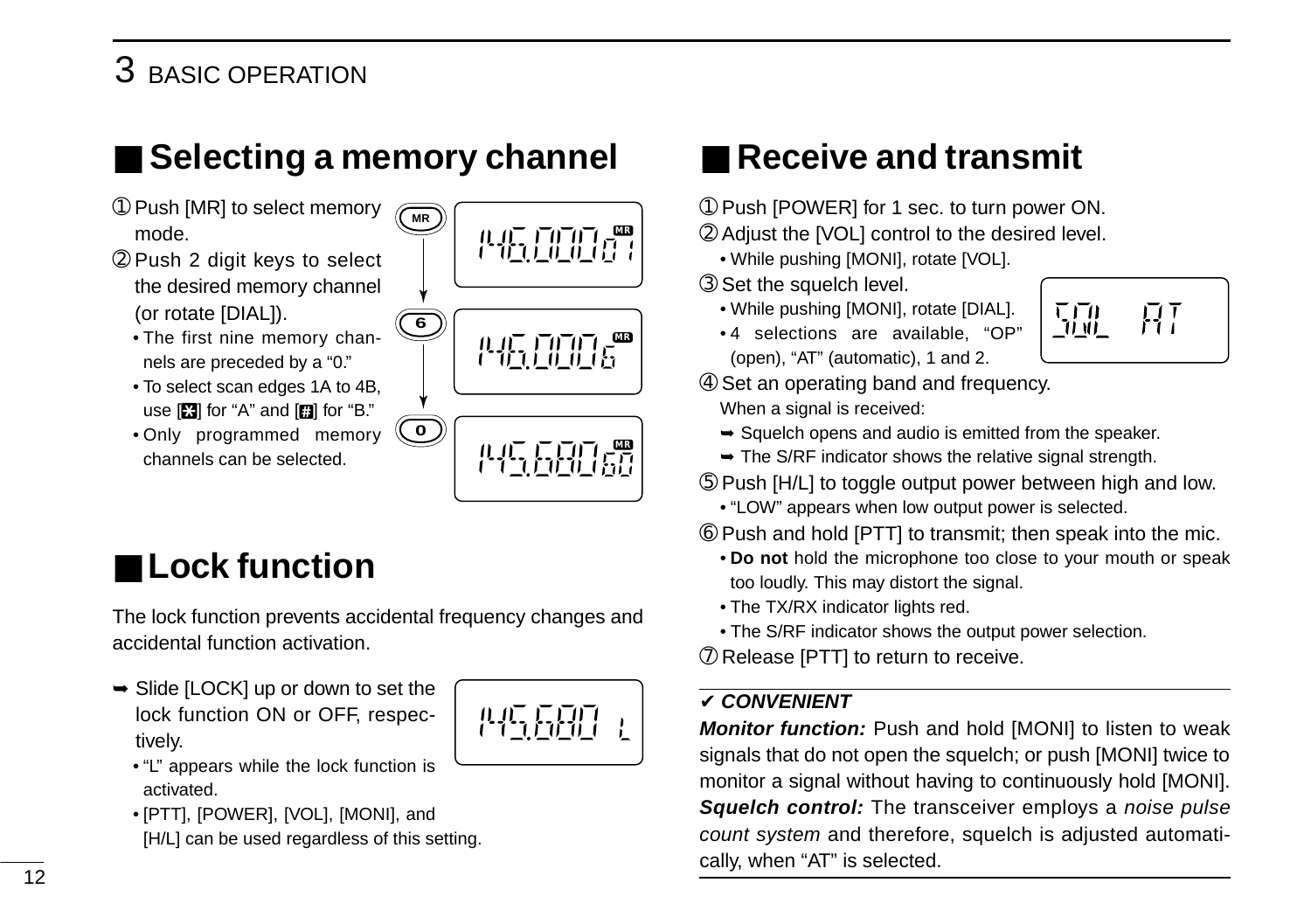# ■ **Repeater operation**

### **♦ General**

When using a repeater, the transmit frequency is shifted from the receive frequency by the offset frequency. It is convenient to program repeater information into memory channels (p. 15).

- ➀ Set the operating band and receive frequency (repeater output frequency).
- ➁ Push [(TONE)DUP] for 1 sec. once to select DUP or twice to select DUP.
	- "– DUP" or "DUP" appears to indicate the transmit frequency for minus shift or plus shift, respectively.
	- When the auto repeater function is in use (U.S.A. version only) this selection and step *®* are not necessary (p. 24).
- ➂ Push [TONE] to activate the subaudible tone encoder, according to repeater requirements.
	- "T" appears.
	- Refer to the table of tone frequencies on the following page.
- ➃ Push and hold [PTT] to transmit.
	- The displayed frequency automatically changes to the transmit frequency (repeater input frequency).
	- If "OFF" appears, check the offset frequency (p. 14).
- ➄ Release [PTT] to receive.
- ➅ Push and hold [MONI] to check whether the other station's transmit signal can be directly received or not.

### **♦ Tone information**

Some repeaters require a tone to be accessed. In this case, precede step ➃ at left with the required tone.

### **DTMF TONES** (U.S.A. and Asia versions only)

While pushing [PTT], push the desired digit key(s) to transmit DTMF tones

• The transceiver has 9 DTMF memory channels. See p. 17 for details.

**1750 Hz TONE** (Europe and Italy versions only) While pushing [PTT], push and hold [TONE] for 1 to 2 sec. to transmit a 1750 Hz tone signal.

### ✔ **CONVENIENT**

**Tone scan function:** When you don't know the subaudible tone used for a repeater, the tone scan is convenient for detecting the tone frequency.

Push and hold [T SCAN**!]** to activate. See p. 22 for more information.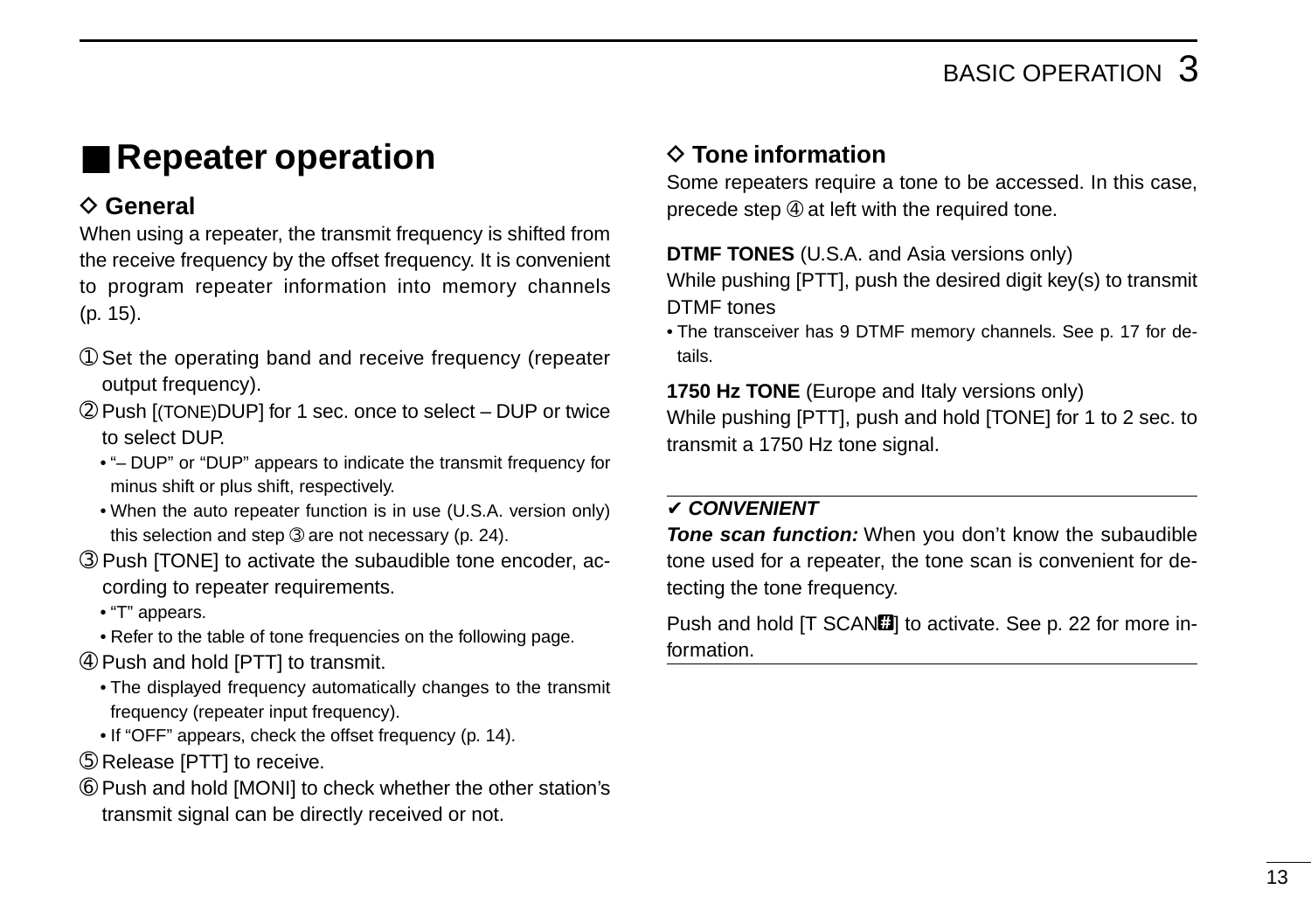### **♦ Setting subaudible tones for repeater use**

Some repeaters require subaudible tones to be accessed. Subaudible tones are superimposed over your normal signal and must be set in advance.

- ➀ Push [VFO] to select VFO mode.
- ➁ Push [BAND] to select VHF or UHF.
- ➂ Push [(H/L)SET] for 1 sec. to enter set mode.
- ➃ Push [TONE] or [H/L] several times until "rT" appears.
- ➄ Rotate [DIAL] to select the desired subaudible tone.
- ➅ Push [(VFO)CLR] to exit set mode.

• **Available subaudible tone frequencies** (unit: Hz)

 $r\bar{1}$ 

 $\overline{r}$ 

**T**

出生

بیجتر

|  |  |  |  | 67.0   79.7   94.8   110.9   131.8   156.7   171.3   186.2   203.5   229.1  |
|--|--|--|--|-----------------------------------------------------------------------------|
|  |  |  |  | 69.3   82.5   97.4   114.8   136.5   159.8   173.8   189.9   206.5   233.6  |
|  |  |  |  | 71.9   85.4   100.0   118.8   141.3   162.2   177.3   192.8   210.7   241.8 |
|  |  |  |  | 74.4   88.5   103.5   123.0   146.2   165.5   179.9   196.6   218.1   250.3 |
|  |  |  |  | 77.0   91.5   107.2   127.3   151.4   167.9   183.5   199.5   225.7   254.1 |

### USING SET MODE  $\Diamond$  Setting an offset frequency

When communicating through a repeater, the transmit frequency is shifted from the receive frequency by an amount determined by the offset frequency.

- ➀ Push [VFO] to select VFO mode.
- ➁ Push [BAND] to select VHF or UHF.
- ➂ Push [(H/L)SET] for 1 sec. to enter set mode.
- ➃ Push [TONE] or [H/L] several times until "OW" appears.
- ➄ Rotate [DIAL] to select the desired offset.
	- Selectable steps are the same as the pre-set tuning steps.
	- MHz step may be helpful for large frequency changes—push [(VFO)MHz] for 1 sec.
- ➅ Push [(VFO)MHz] to exit set mode.

# ■ **Auto low power**

When transmitting for 6 continuous min. at high power, the IC-T7H automatically selects low power. This function cannot be turned OFF and activates when the power supply is at approx. 11 V or more. To return to high power on transmit, select receive, then switch back to transmit.

**DUP**



USING SET MODE

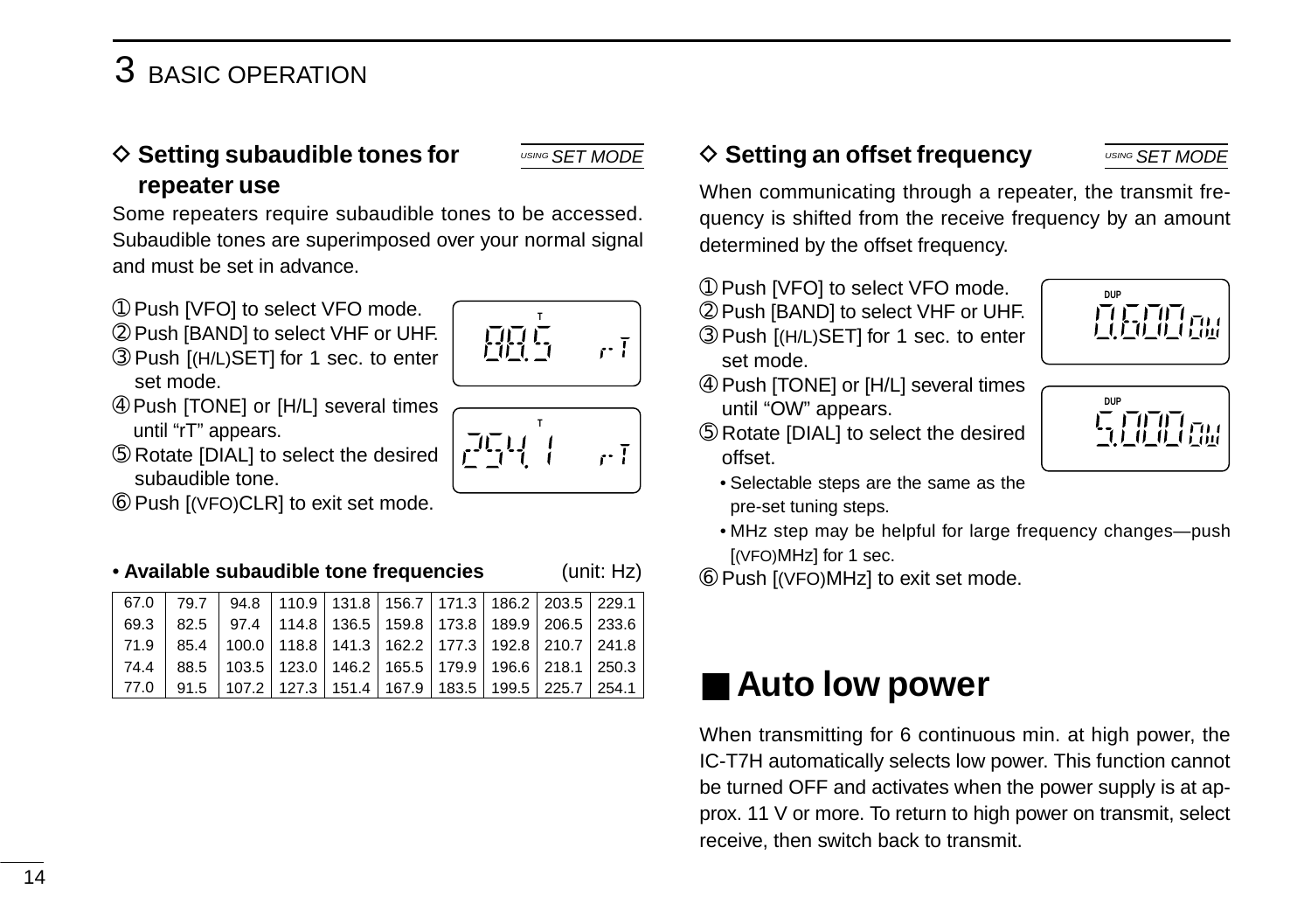# ■ Memory/call channels

The transceiver has 70 memory channels (60 regular, 4 pairs of scan edge channels for mixed bands and 1 call channel for each band). Note that memory channels are not grouped according to band. In other words, a given memory channel can be programmed with either a VHF frequency or a UHF frequency. This is not the case with call channels. Call channels are band specific.

The following can be programmed into memory/call channels:

- Operating frequency
- Duplex direction with an offset frequency (pgs. 13, 14)
- Subaudible tone encoder or tone squelch ON/OFF with a tone (CTCSS) frequency (pgs. 21, 22)
- Skip information (p. 20)

### **♦ Programming during selection**

➀ Push [VFO] to select VFO mode.

➁ Set the desired frequency:

- ➥ Set other data, such as repeater information, etc. using set mode if required.
- ➂ Push [S.MW] momentarily.
	- $\cdot$  " $\overline{\text{Mil}}$ " flashes.
	- Do not hold [S.MW] for more than 1 sec., otherwise the memory channel will overwrite the displayed number.
- ➃ Rotate [DIAL] to select the desired channel.
	- Call channel and scan edge channels, as well as regular memory channels, can be programmed in this way.
	- If you want to confirm the VFO frequency, push [S.MW] momentarily.
- ➄ Push [S.MW] for 1 sec. to program.
	- "**ME**" stops flashing.







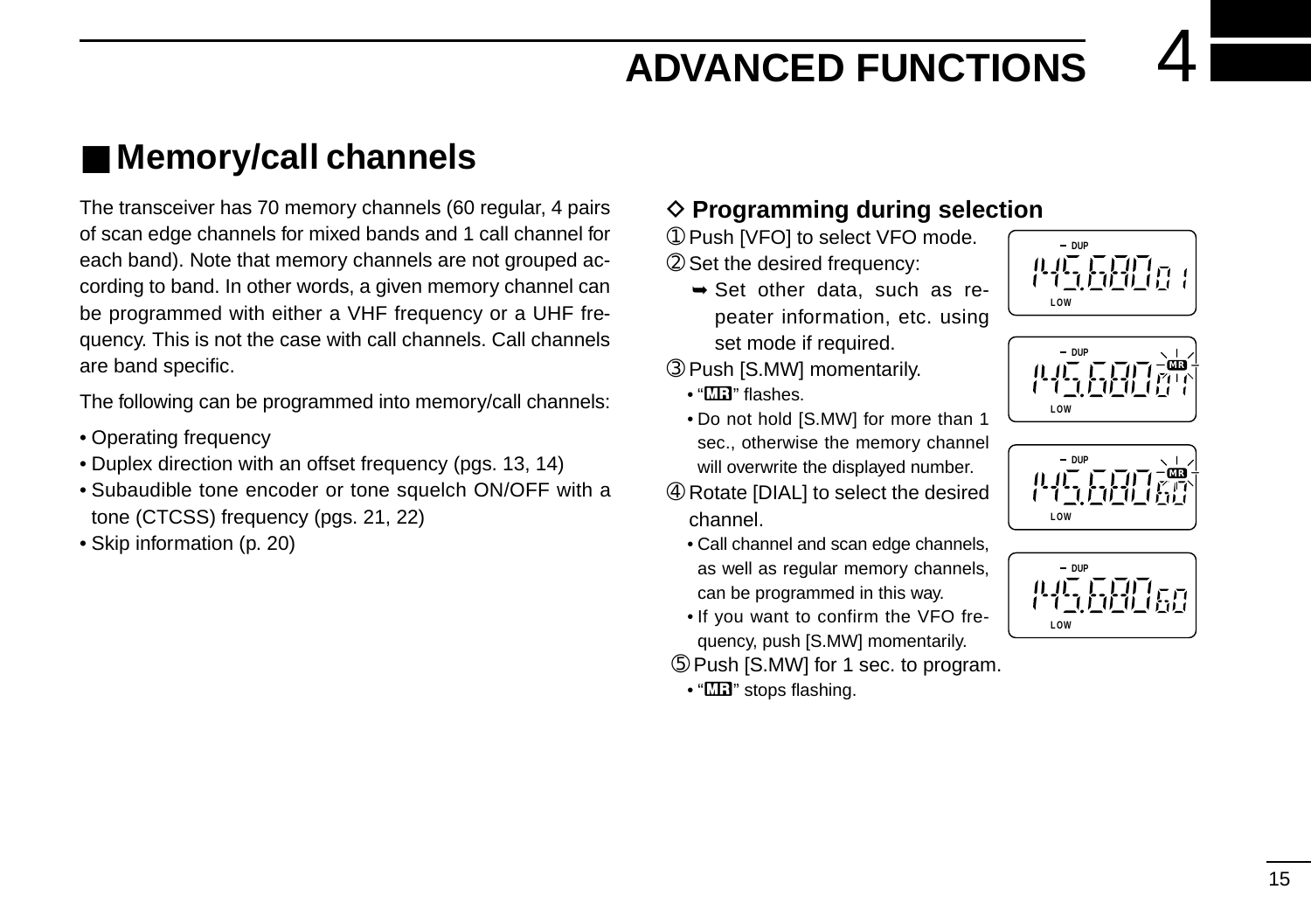### **♦ Programming after selection**

- ➀ Select the memory channel to be programmed:
	- $\rightarrow$  Push [MR] to select memory mode.
	- ➥ Rotate [DIAL] (or use the keypad) to select the memory channel.
		- Non-programmed channels cannot be selected.
- ➁ Set the desired frequency in VFO mode:
	- ➥ Push [VFO] to select VFO mode.
	- $\rightarrow$  Set the desired frequency using the keypad or [DIAL].

for

**S.MW**

- $\rightarrow$  Set other data, if desired.
- ➂ Push [S.MW] for 1 sec. to program.

### D **Memory/call** ➾ **VFO**

- ➀ Select the memory/call channel to be transferred:
	- ➥ Push [MR] (or [CALL]) to select memory (call) mode.
	- ➥ Rotate [DIAL] (or use the keypad) to select the memory channel.
- ➁ Push [S.MW] for 1 sec. to transfer to VFO.



 $1 \text{ sec}$ . Memory mode



VFO mode selected

### D **Memory/call** ➾ **call/memory**

- ➀ Select the memory/call channel to be transferred:
	- ➥ Push [MR] (or [CALL]) to select memory (call) mode.
	- ➥ Rotate [DIAL] (or use the keypad) to select the memory channel.
- ➁ Push [S.MW] momentarily.
	- A beep sounds, "VF" appears and "Ma" flashes.
	- Do not hold [S.MW] for more than 1 sec., otherwise the memory channel will overwrite the VFO.
- ➂ Rotate [DIAL] to select a memory or call channel to transfer the data.
- ➃ Push [S.MW] for 1 sec. to program.
	- "**ME**" stops flashing.

### **♦ Memory clear**

- ➀ Push [S.MW] momentarily.
- ➁ Select the memory channel to be cleared with [DIAL].
- ➂ Push [S.MW] briefly, then a second time for 1 sec.
	- 3 beeps sound, then the frequency is cleared.
	- "**MEI**" flashes continuously.
	- Scan edges 1A and 1B and call channels cannot be cleared.
- ➃ Push [(VFO)CLR] to stop the flashing.

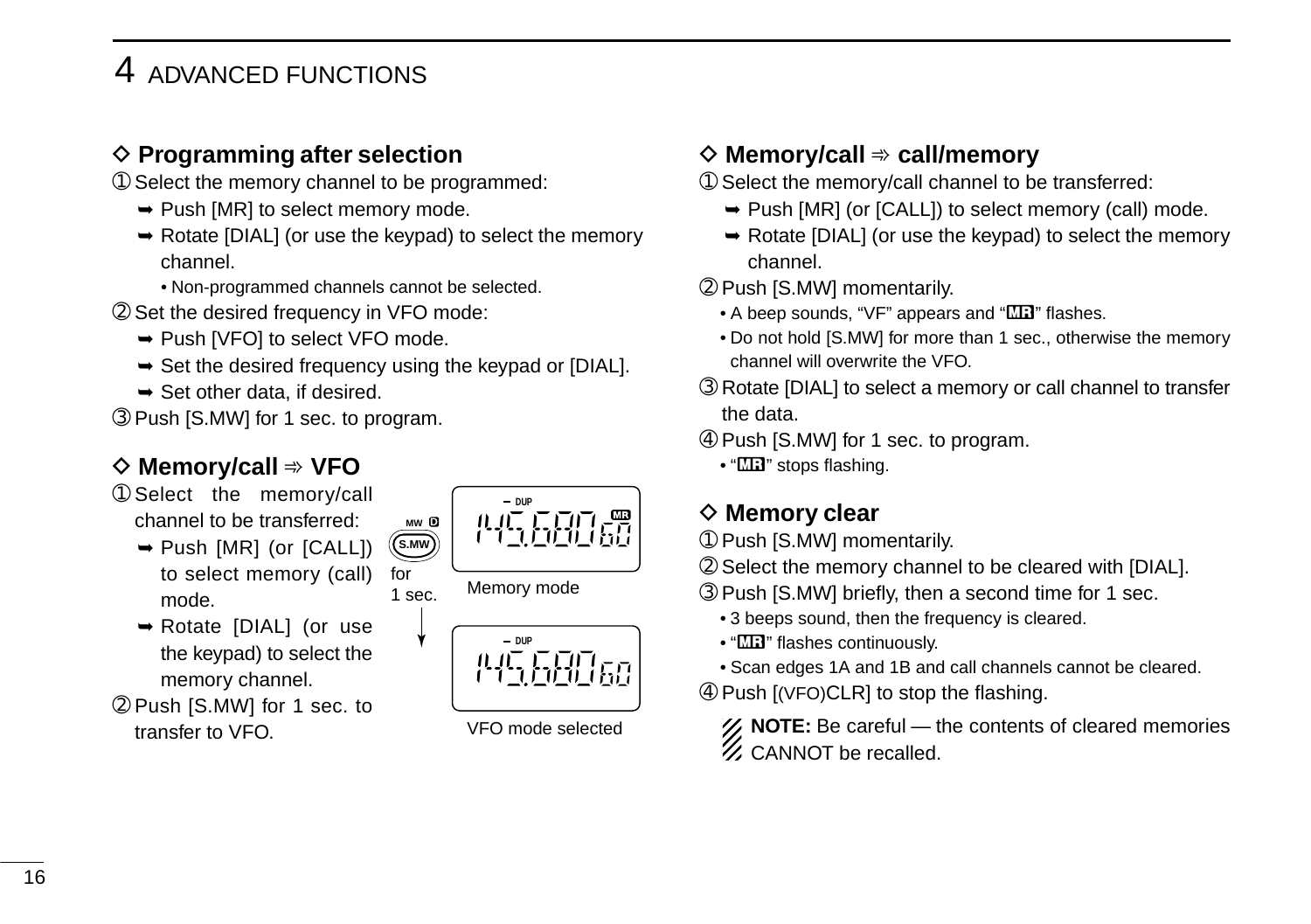# ■ **DTMF** memory operation

### **♦ Programming a DTMF code**

The transceiver has 9 DTMF memory channels (D1 to D9) for storage of often-used DTMF codes of up to 16 digits.

- ➀ Push [(•)DTMF] for 1 sec. to enter DTMF memory mode.
- ➁ Rotate [DIAL] to select the desired channel.
- ➂ Push [(H/L)SET] for 1 sec. to enter DTMF programming mode.

• " appears.

- Programmed memories can be cleared in this way.
- ➃ Push digit keys to enter the desired DTMF code.
	- A maximum of 16 digits can be input.
	- If a digit is mistakenly input, push [H/L] then repeat from step **<b>** 3.
- ➄ Push [(H/L)SET] to input the digits.
	- A beep sounds.
- ➅ Push [VFO] or [MONI] to exit DTMF programming mode.
	- When pushing [MONI], the programmed contents can be monitored.

### $\diamond$  Transmitting a DTMF code

- ➀ Select the DTMF channel to be transmitted:
	- ➥ Push [(•)DTMF] for 1 sec. to select DTMF memory mode.
	- ➥ Rotate [DIAL] to select the desired DTMF channel.
- ➁ While pushing [PTT] push [MONI] to transmit the selected DTMF channel's contents.

### **♦ DTMF transmit speed**

AT POWER ON

When slow DTMF transmission speeds are required (such as for some repeaters) the transceiver's rate of DTMF transmission can be adjusted. See p. 25 for details.



ij.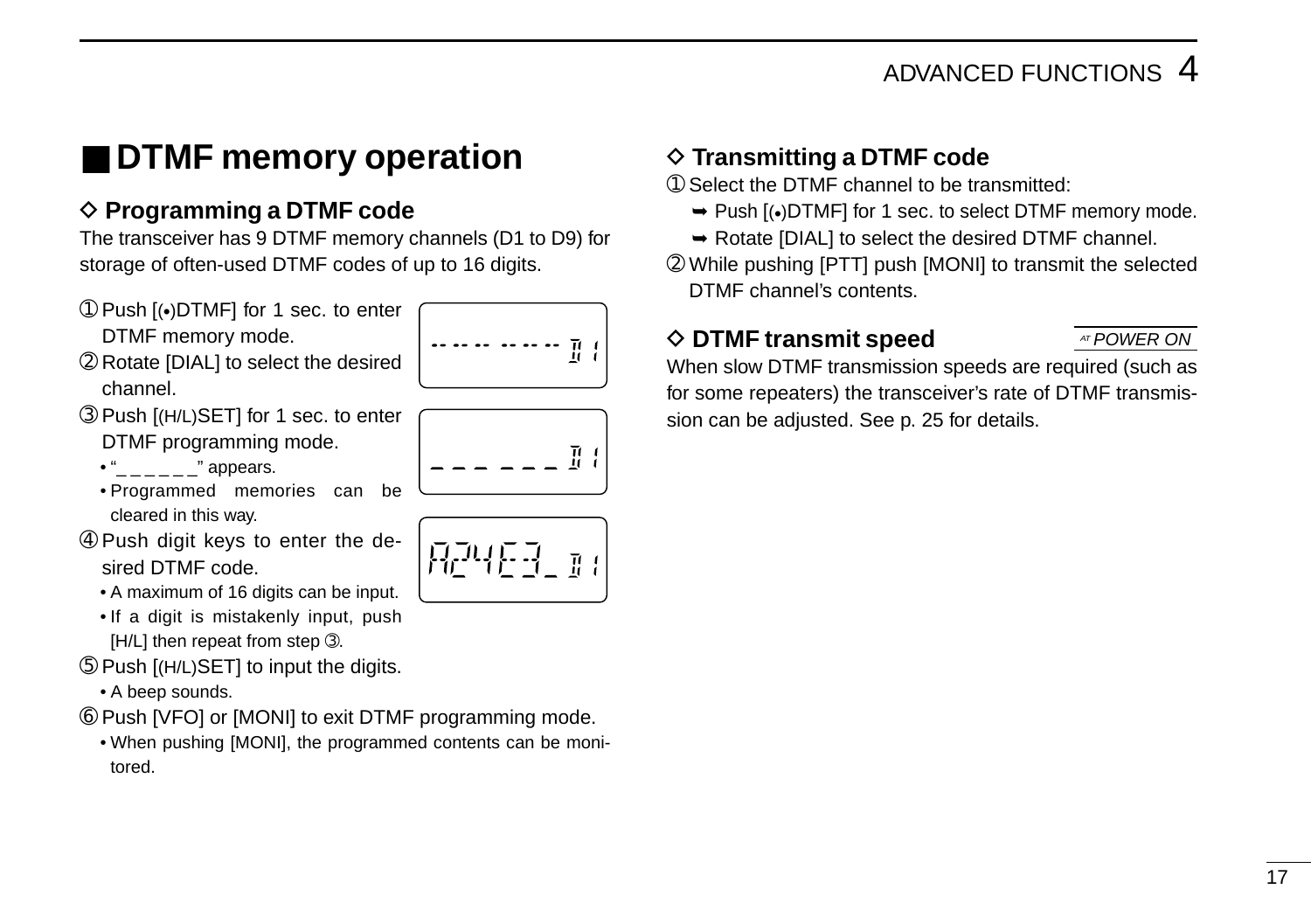# ■ **Scan operation**

### **♦ Full/programmed scan**



**FULL SCAN:** Repeatedly scans all frequencies over an entire band (the 144 MHz band or the 430(440) MHz band).

**PROGRAMMED SCAN:** Repeatedly scans between two user-programmed frequencies. Used for checking for frequencies within a specified range such as repeater output frequencies, etc. Four pairs of scan edges are available.

- ➀ Push [VFO] to select VFO mode.
- ➁ Push [(BAND)SCAN] for 1 sec.; then, while continuing to push [(BAND)SCAN], rotate the tuning dial to select the desired scan range.
	- $\rightarrow$  The following scan ranges are selectable:
		- "ALL 144" for full scan on the 144 MHz band.
		- "ALL 430" or "ALL 440" for full scan on the 430(440) MHz band.
		- "PROG 1" to "PROG 4" for one of the programmed scans.
	- ➥ After releasing [(BAND)SCAN] the selected scan starts.
	- $\rightarrow$  To activate the previously selected scan, dial rotation is not necessary—just push [(BAND)SCAN] for 1 sec.
	- $\rightarrow$  During scan, the following can be changed:
		- Scan range using [(BAND)SCAN], with/without [DIAL].
		- Scan direction using [DIAL].
- ➂ To stop the scan, push [(VFO)CLR].

X **NOTE:** For programmed scan, scan edges must be programmed in advance (1A/1B are programmed by default). Program scan edges in the same manner as regular memory channels (p. 15)

If the same frequencies are programmed into a pair of scan edges, programmed scan edge flashes, such as % "P1," but programmed scan does not proceed.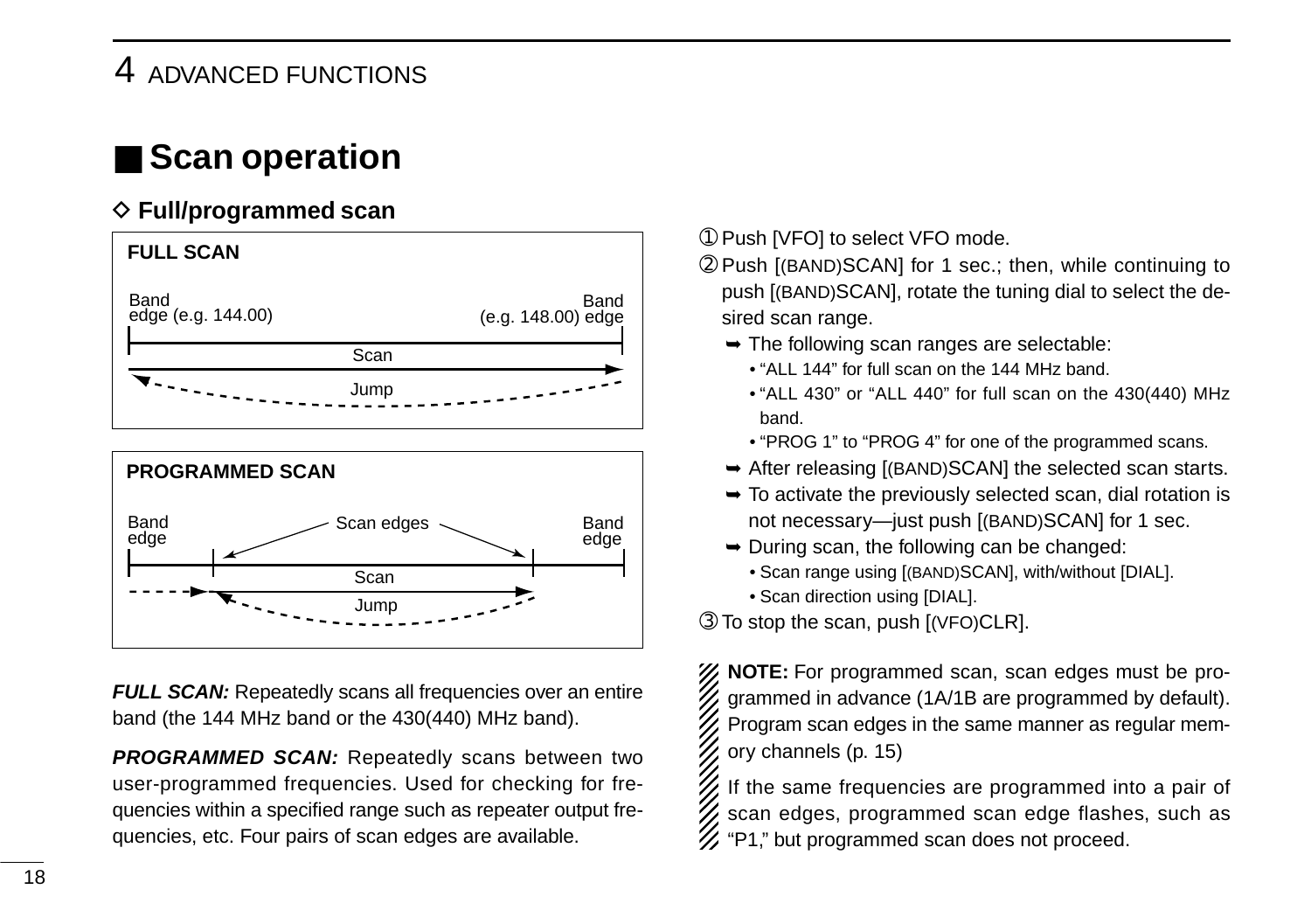### **◇ Memory (skip) scan**



ALL CHANNEL SCAN: Repeatedly scans all programmed memories, except for those set as skip channels.

**BAND SELECT SCAN:** Repeatedly scans all memories with programmed frequencies in the 144 MHz band or 430(440) MHz band, except for those set as skip channels.

➀ Push [MR] to select memory mode.

➁ While pushing [(BAND)SCAN] rotate the tuning dial to select the desired band.

- $\rightarrow$  The following scan bands are selectable:
	- "SEL ALL" for all channel scan.
	- "SEL 144" for selected band scan of the 144 MHz band.
	- "SEL 430" or "SEL 440" for selected band scan of the 430(440) MHz band, depending on version.
- **► After releasing [(BAND)SCAN], the selected scan starts.**
- $\rightarrow$  To activate the previously selected scan, dial rotation is not necessary—just push [(BAND)SCAN] for 1 sec.
- $\rightarrow$  During scan, the following can be changed:
	- Scan range using [(BAND)SCAN], with/without [DIAL].
	- Scan direction using [DIAL].

➂ To stop the scan, push [(VFO)CLR].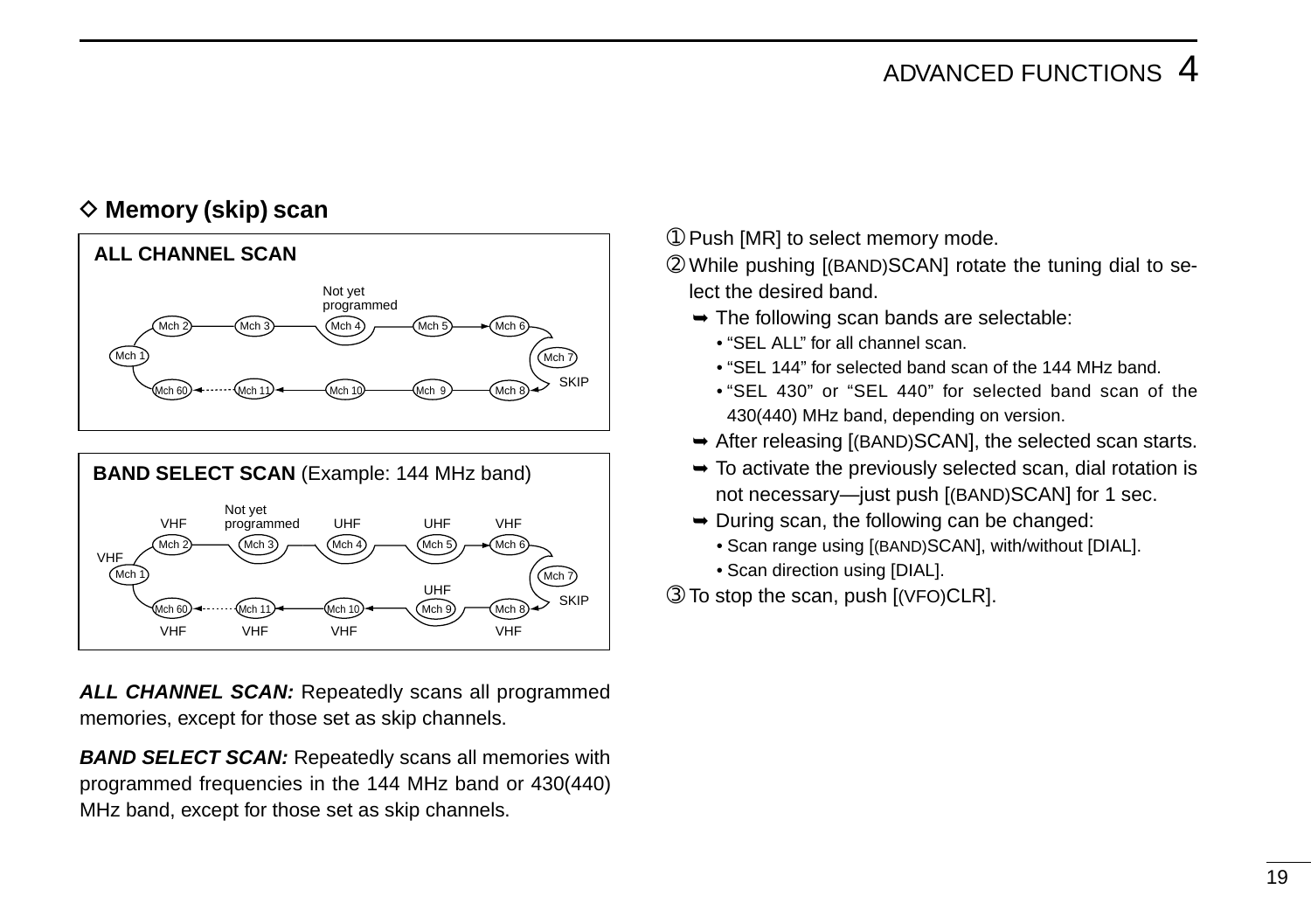### **♦ Setting a skip channel**

Memory channels can be set to be skipped during memory scan. This is useful to speedup the memory scan interval.

- ➀ Select the memory channel to be programmed as a skip channel:
	- $\rightarrow$  Push [MR] to select memory mode.
	- ➥ Rotate [DIAL] (or use the keypad) to select a memory channel.
- ➁ Push [(MR)SKIP] for 1 sec. to set the memory channel as a skip channel.



**SKIP MR**

- "SKIP" appears.
- ➂ Repeat step ➁ to cancel a skip channel.
	- "SKIP" disappears.

XX **NOTE:** Scan edge channels, 1A to 4B, cannot be set to show "SKIP" settings, however, they will be skipped dur- $\mathscr{U}$  ing memory scan.

### $\diamond$  Scan resume condition

USING **SET MODE** 

The resume condition can be selected as a pause or timer scan. This setting is common for all scans.



When receiving a signal, pause scan pauses until the signal disappears; timer scans pauses for 10 sec.

- ➀ Push [(H/L)SET] for 1 sec. to enter set mode.
- ➁ Push [H/L] or [TONE] one or more times until "SC" appears.
- ➂ Rotate [DIAL] to select the desired scan resume condition.
	- "T-10": scan pauses for 10 sec. on a received signal.
	- "P-02": scan pauses on a received signal until it disappears.

➃ Push [(VFO)CLR] to exit set mode.

$$
\overline{\left[\begin{array}{cc} \cdot & \cdot \\ \cdot & \cdot \end{array}\right] \cup \left[\begin{array}{cc} \cdot & \cdot \\ \cdot & \cdot \end{array}\right]}
$$

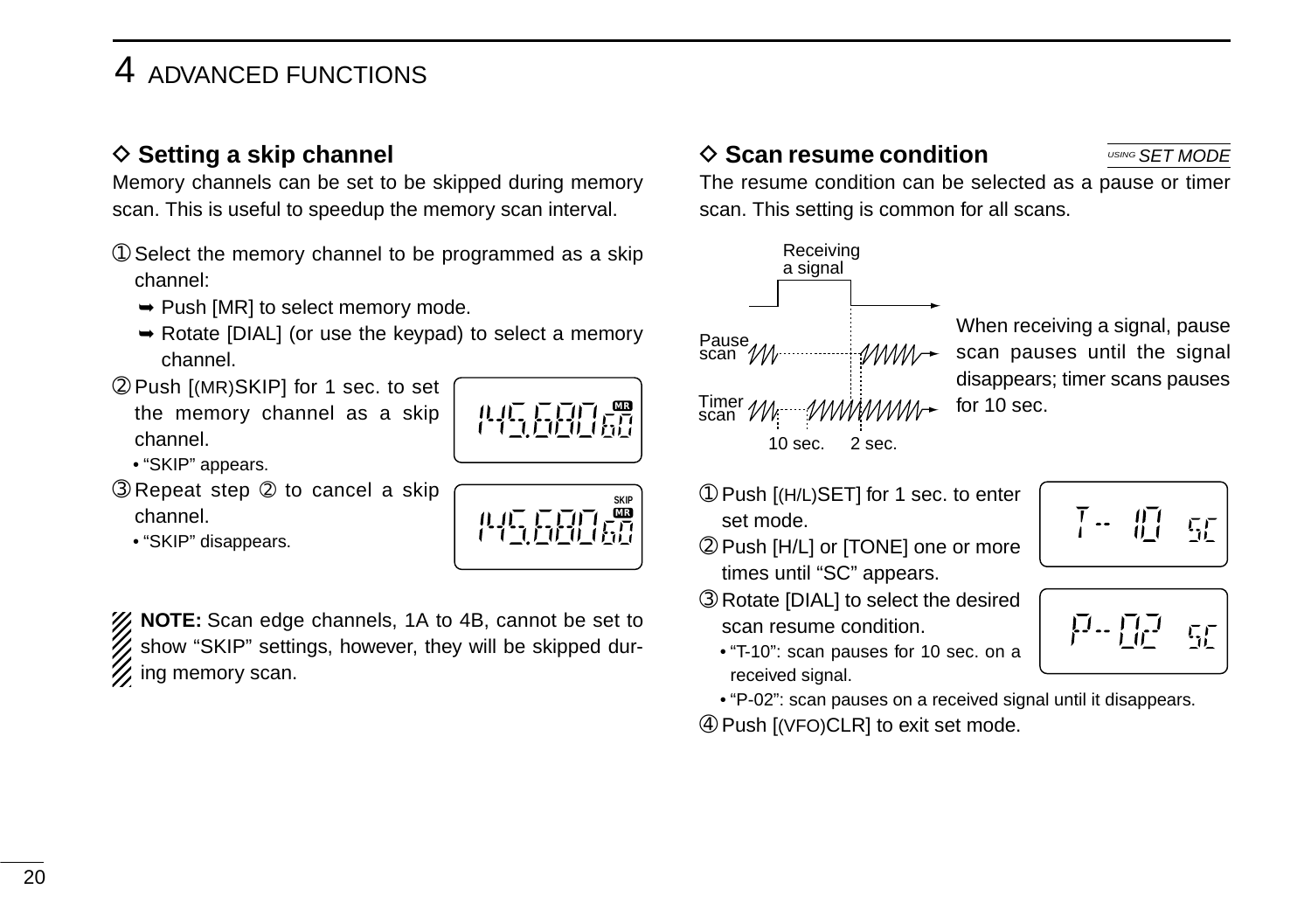# ■ Subaudible tone operation

### $\diamond$  Tone squelch operation

The tone squelch opens only when receiving a signal containing a matching subaudible tone. You can silently wait for calls from group members using the same tone.

- ➀ Set the operating frequency.
- ➁ Set the desired subaudible tone in set mode.
	- See right for programming.
- ➂ Push [TONE] one or more times until "TSQL" appears.
- ➃ When the received signal includes a matching tone, squelch opens and the signal can be heard.
	- When the received signal's tone does not match, tone squelch does not open, however, the S-indicator shows signal strength.
	- To open the squelch manually, push and hold [MONI].
- ➄ Operate the transceiver in the normal way.
- ➅ To cancel the tone squelch, push [TONE].

**NOTE:** The transceiver has 50 tone frequencies and consequently their spacing is narrow compared with units having 38 tones. Therefore, some tone frequencies may receive interference from adjacent tone frequencies.

### ✔ **CONVENIENT**

Store subaudible tone frequencies and tone squelch ON/OFF settings in memories (call) for easy recall.

### **♦ Setting subaudible tones for tone squelch operation (CTCSS tones)** USING **SET MODE**

Separate tone frequencies can be set for tone squelch operation than for repeater operation (the same range of tones is available—see below). Like repeater tones, these are set in set mode.

- ➀ Select VFO or a memory channel.
- ➁ Push [(H/L)SET] for 1 sec. to enter set mode.
- ➂ Push [TONE] or [H/L] one or more times until "CT" appears.
- ➃ Rotate [DIAL] to select the desired subaudible tone.
- ➄ Push [(VFO)CLR] to exit set mode.



| J | T SQL |  |
|---|-------|--|
|   |       |  |

• **Available subaudible tone frequencies** (unit: Hz)

| 67.0   79.7   94.8   110.9   131.8   156.7   171.3   186.2   203.5   229.1             |  |  |  |  |  |
|----------------------------------------------------------------------------------------|--|--|--|--|--|
| 69.3   82.5   97.4   114.8   136.5   159.8   173.8   189.9   206.5   233.6             |  |  |  |  |  |
| <u>  71.9   85.4   100.0   118.8   141.3   162.2   177.3   192.8   210.7   241.8  </u> |  |  |  |  |  |
| 74.4   88.5   103.5   123.0   146.2   165.5   179.9   196.6   218.1   250.3            |  |  |  |  |  |
| 77.0   91.5   107.2   127.3   151.4   167.9   183.5   199.5   225.7   254.1            |  |  |  |  |  |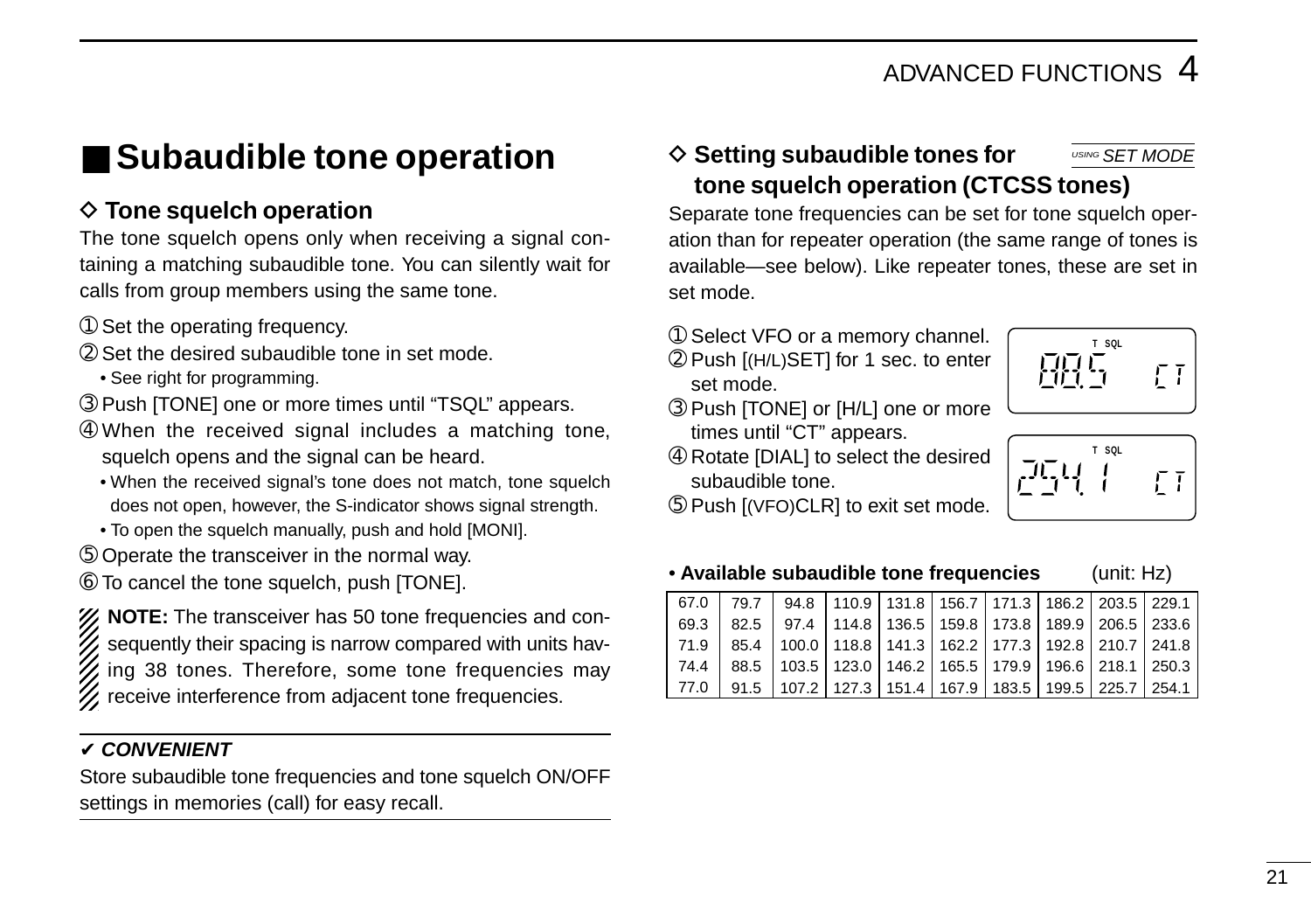### **♦ Pocket beep operation**

This function uses subaudible tones for calling and can be used as a "common pager" to inform you that someone has called while you were away from the transceiver.

- ➀ Set the operating frequency.
- ➁ Set the desired subaudible tone (same as that used for tone squelch operation, "CT") in set mode.
	- See p. 21 for programming.
- ➂ Push [TONE] two times until "TSQLS" appears.
- ➃ When a signal with a matched tone is received, the transceiver emits beep tones for 30 sec. and flashes " $( (*)$ ."
- ➄ Push [PTT] to answer or push [VFO] to stop the beeps and flashing.
	- Tone squelch is automatically selected.

### **♦ Calling a waiting station using pocket beep**

A subaudible tone matched with the station's tone frequency is necessary. Use the tone squelch on p. 21 or a subaudible tone encoder.

### **♦ Tone scan**

The transceiver can detect the subaudible tone frequency in a received signal. By monitoring a signal, such as that being transmitted on a repeater input frequency, you can determine the tone frequency required to access the repeater.

- ➀ Set the desired frequency or memory channel to be checked for a tone frequency.
- ➁ Push [T SCAN] for 1 sec. to start the tone scan.
	- To change the scanning direction, rotate [DIAL].
- ➂ When the tone frequency is decoded, the set mode contents are programmed with the tone frequency.
	- The decoded tone frequency is used for the tone encoder or tone encoder/decoder, depending on the the tone squelch ON/OFF setting.
	- "CT" or "rT" appears during tone scan when the tone squelch is in use or not, respectively.
- ➃ Push [VFO] to stop the scan.



Subaudible tone frequencies flash as they are scanned.

"CT" appears during tone scan with tone squelch

**T** . T

"rT" appears during tone scan without tone squelch.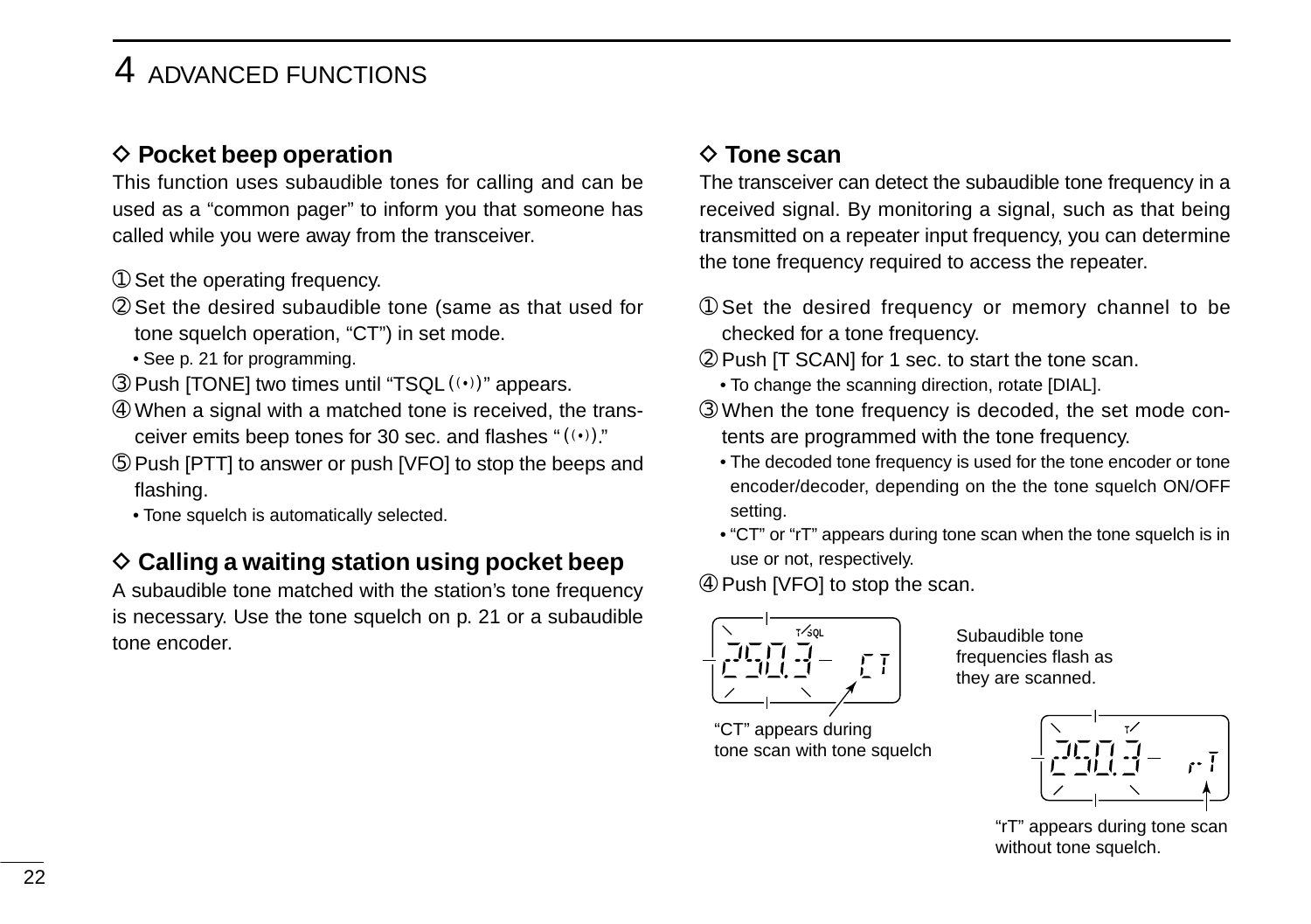# ■ **Initial set mode**

AT POWER ON

Initial set mode is accessed at power ON and allows you to set seldom-changed settings. In this way you can "customize" transceiver operation to suit your preferences and operating style.

### **♦ Entering initial set mode**

- ➀ While pushing [(H/L)SET] push [POWER] to turn power ON.
	- The transceiver enters initial set mode and the last-selected (or default) item is displayed.
- ➁ Push [H/L] or [TONE] one or more times to select the desired display as described on the following pages.
- ➂ Rotate [DIAL] to select the desired condition.
- ➃ Push [VFO] to exit initial set mode and select VFO operation.

### **◇ Message**

When no operation is performed for 5 sec. in initial set mode, a message scrolls across the function display prompting you for input.

• Message example



for microphone simple mode

### **♦ Optional HM-75A functions**

This item turns the microphone simple mode ON or OFF. Microphone simple mode is used to change the function assignments for switches on the optional HM-75A REMOTE CON-TROL MICROPHONE as below. This assignment is convenient for 3-channel use of simple operation.



XX **NOTE:** VFO mode cannot be selected via the microphone  $\%$  when SIMPLE mode is selected.

互牌队兵船

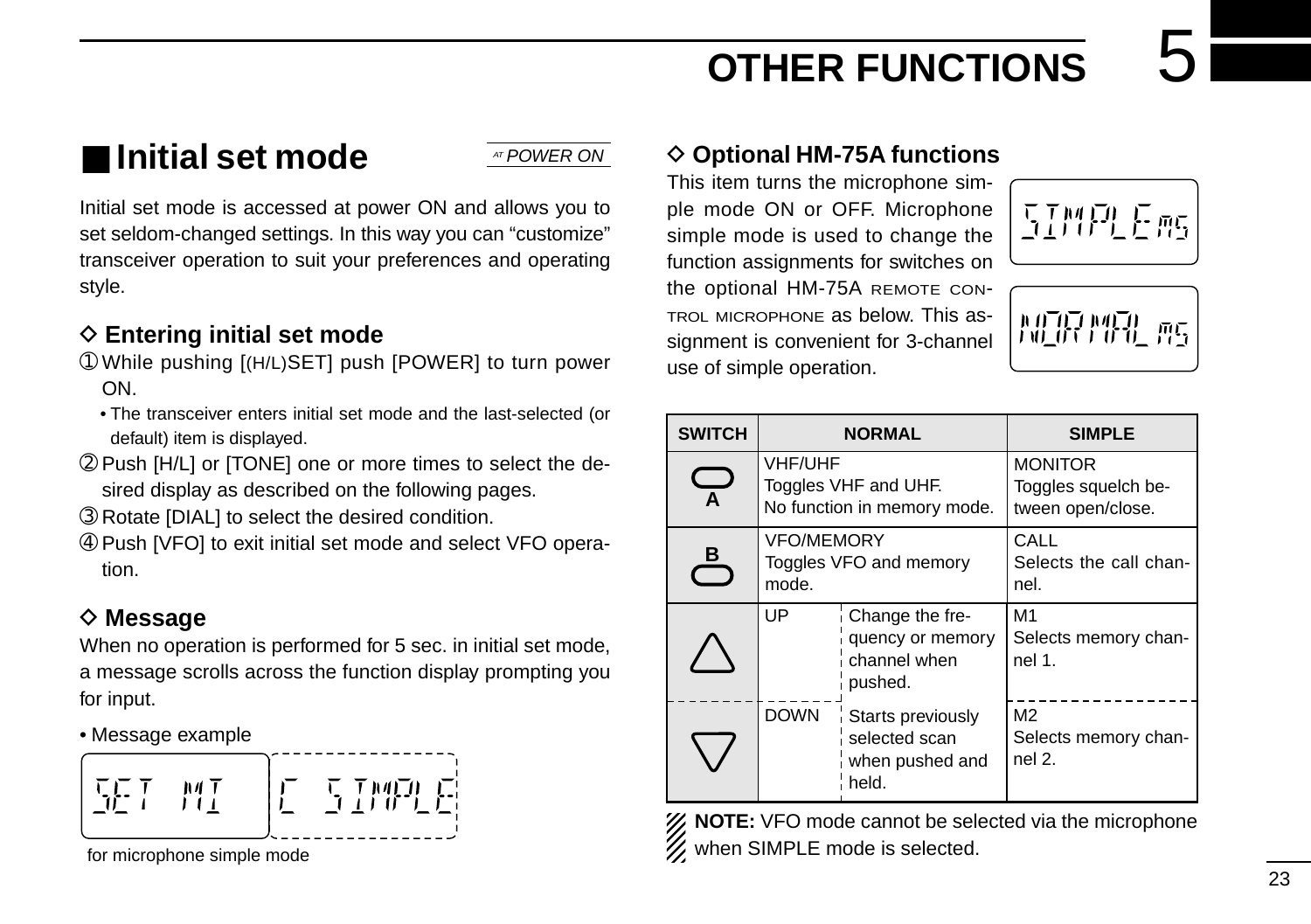### **♦ Auto power OFF**

This item allows you to set a time at which the transceiver will automatically turn OFF. The power OFF time can be set to 20, 40, 60 min. or turned OFF.





### **♦ Function display backlighting**

When set to AUTO, display backlighting automatically turns on when a key is pushed; when set to OFF display backlighting cannot be turned ON; when set to ON display backlighting remains ON continuously.





丑聞  $L\overline{I}$ 

### **◇ Beep tones ON/OFF**

Beep tones can be turned ON or OFF as you prefer.

| 眉間<br>胚 |
|---------|
|         |



### **♦ Auto repeater function (U.S.A. only)**

The U.S.A. version automatically activates repeater settings (duplex ON/OFF, duplex direction, tone encoder ON/OFF) when the operating frequency falls within the general repeater output frequency range. The offset frequency and repeater tone frequency are not changed by the auto repeater function.



Activates for duplex only.

孤足  $R_{\rm f}$ 

Activates for duplex and tone.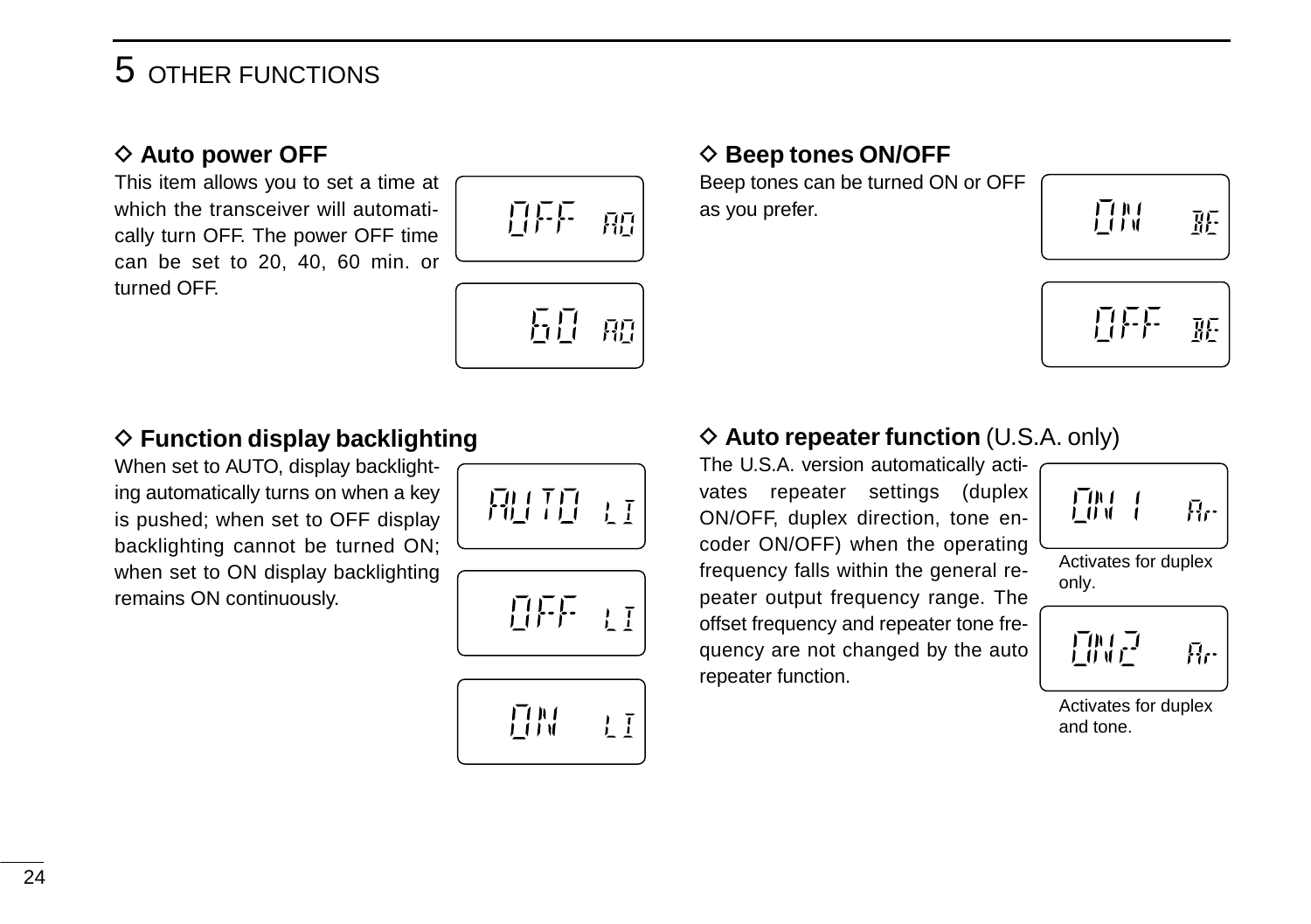### **♦ Power saver duty cycle**

This item sets the power saver duty cycle — the ratio of receive circuit ON to receive circuit OFF while standing by. The duty cycle can be set to AUTO, 1:4 or OFF. Setting to AUTO conserves the most battery power.



巴

Ρ5



### **♦ Battery voltage indication ON/OFF**

This item sets the battery voltage indication ON or OFF. When set to ON, the battery voltage is indicated for 2 sec. at power ON (LOW V, 4.5–16 V in 0.5 V steps). If the voltage surpasses 16 V, "OVER V" appears and flashes regardless of this setting.

$$
\mathbb{E}^{\mathbb{N}} \to \mathbb{G}
$$



### **◇ DTMF speed**

When slow DTMF transmission speeds are required (such as for some repeaters) the transceiver's rate of DTMF transmission can be adjusted.



fastest (100 msec. intervals)



slowest (500 msec. intervals)

### D **LCD contrast**

This item sets function display contrast to one of 2 levels. "1" is for low contrast and "2" is for high contrast.



low contrast



high contrast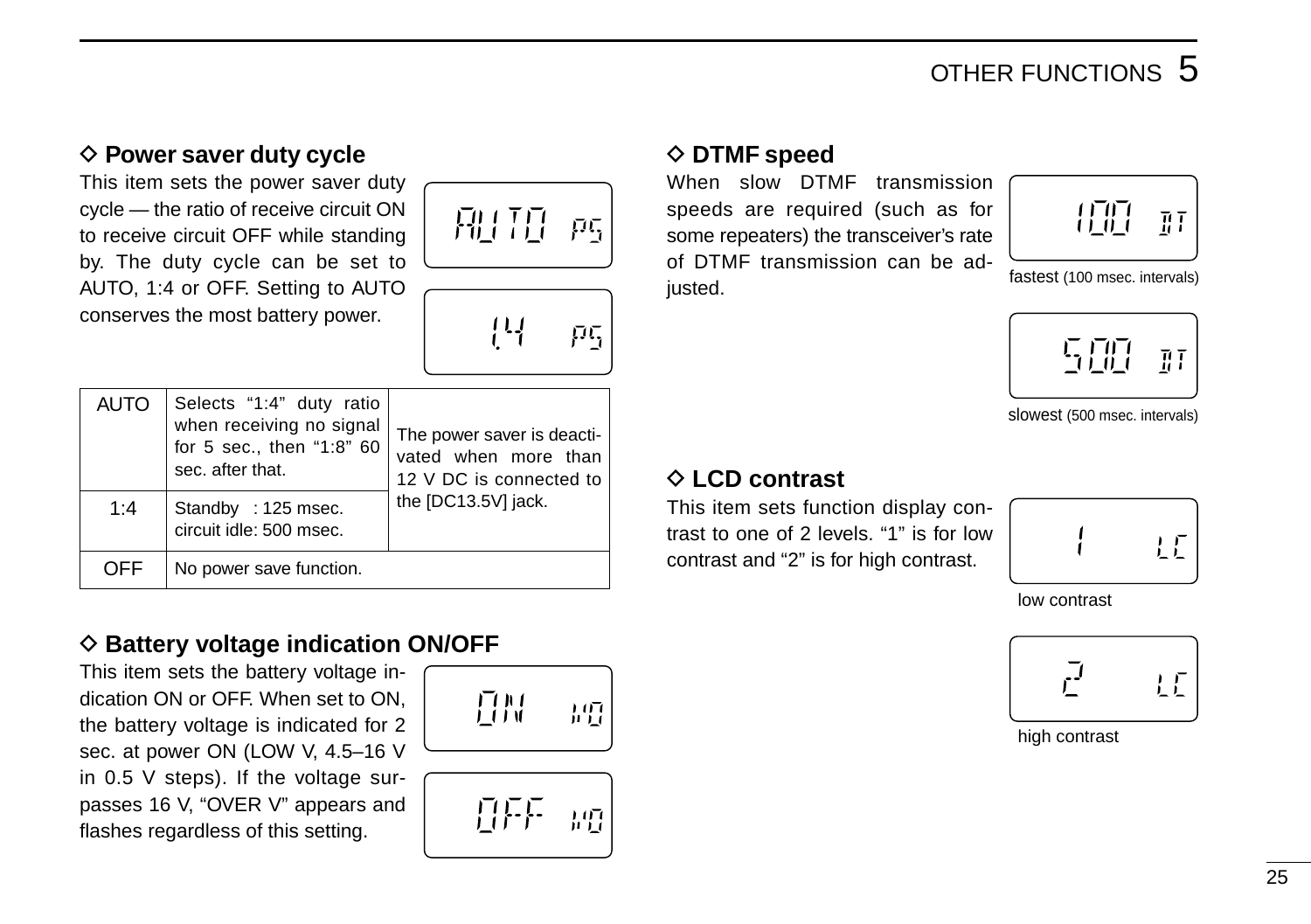# ■ **Channel indication mode**

Channel indication mode is used to simplify operation. In this mode only pre-programmed memory channel numbers are displayed and functions are limited ([POWER], [LOCK], [PTT], [MONI], [H/L], [SCAN] and the tuning dial are functional).

- ➥ While pushing [MR], push [POWER] to turn power ON.
	- Repeat this operation to return to normal indication.
	- Needed frequencies must be programmed into memory channels in advance.



# **AT POWER ON ATPOWER ON ATPOWER ON ATPOWER ON**

Reset the the CPU before operating the transceiver for the first time, or when the internal CPU malfunctions.

➥ While pushing [MR] + [VFO] + [BAND] turn power ON to reset the transceiver.

*Z* CAUTION: Resetting the CPU returns all pro- $\mathscr{U}$  grammed contents to their default settings.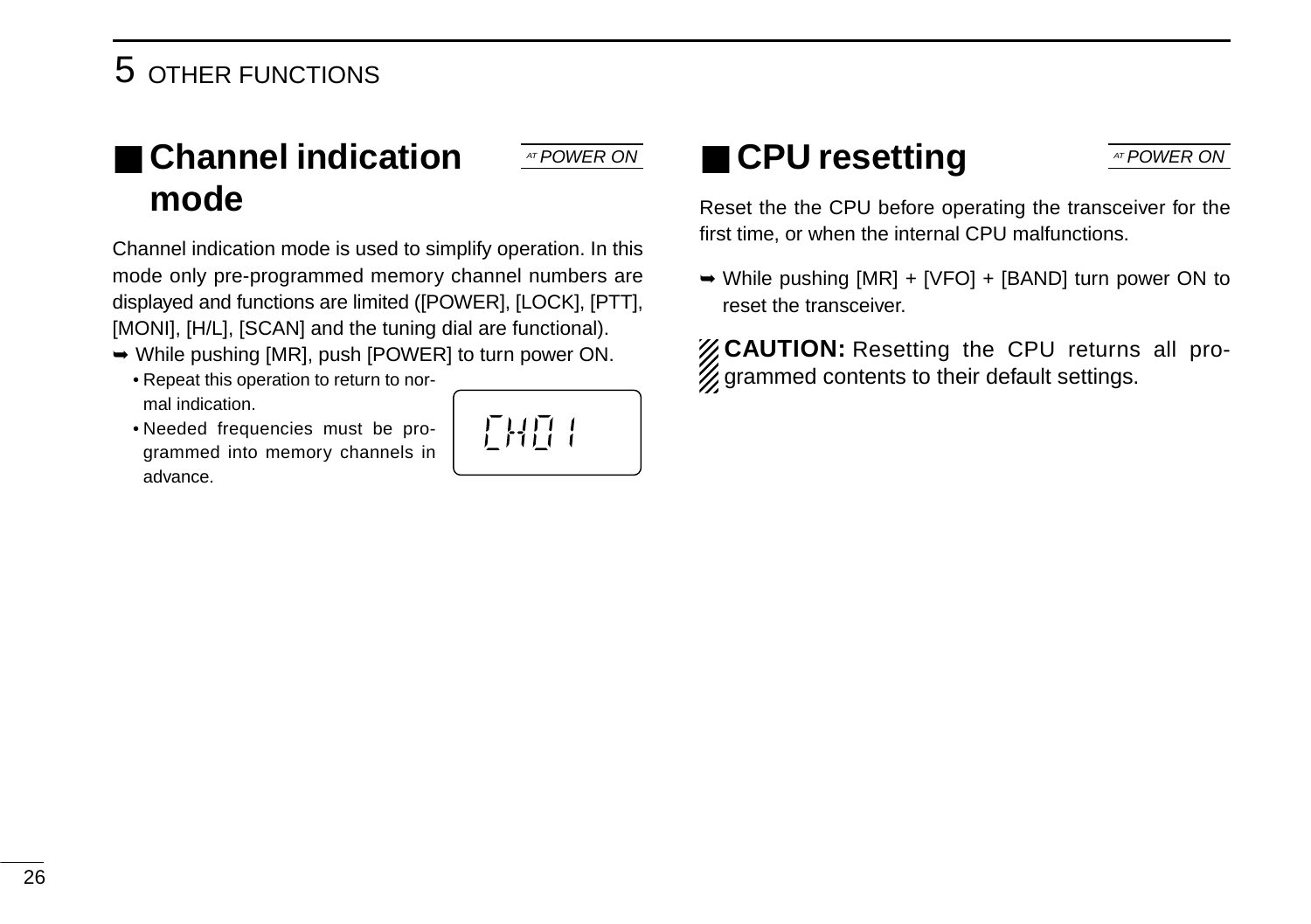# **TROUBLESHOOTING**

If your transceiver seems to be malfunctioning, please check the following points before sending it to a service center.

| <b>PROBLEM</b>                                                                 | <b>POSSIBLE CAUSE</b>                                                                                                                                     | <b>SOLUTION</b>                                                                                                                                                                                                                  | REF.         |
|--------------------------------------------------------------------------------|-----------------------------------------------------------------------------------------------------------------------------------------------------------|----------------------------------------------------------------------------------------------------------------------------------------------------------------------------------------------------------------------------------|--------------|
| No power comes on.                                                             | • The battery is exhausted.<br>(A slight current flows in the circuits even when<br>the power is OFF.)<br>• Poor plug connection to the external DC power | • Charge the battery pack or place new dry cell bat-<br>teries in the battery case.<br>(Remove the battery pack if you will not be using<br>the transceiver for a long time.)<br>• Check the connector or remove and replace the | pgs. 7,<br>8 |
|                                                                                | cable.                                                                                                                                                    | cable.                                                                                                                                                                                                                           |              |
| Transmitting is impossible.                                                    | • The battery is exhausted.                                                                                                                               | • Charge the battery pack or place new dry cells in<br>the battery case.                                                                                                                                                         | pgs. 7,<br>8 |
| Frequency cannot be set.                                                       | • Memory mode, call channel or channel indication   • Push [VFO] to select VFO mode.<br>mode is selected.                                                 |                                                                                                                                                                                                                                  | p. 10        |
|                                                                                | • The lock function is activated.                                                                                                                         | • Set [LOCK] down to deactivate the lock function.                                                                                                                                                                               | p. 12        |
| Scan does not function.                                                        | • The same frequencies are programmed into XA<br>and XB.                                                                                                  | • Program different frequencies.                                                                                                                                                                                                 | p. 18        |
| [▲] or [▼] keys do not func-<br>tion when using the optional<br><b>HM-75A.</b> | • Memory channels 1 and/or 2 are not programmed<br>and simple mode is selected.                                                                           | • Program the memory channels or set to micro-<br>phone normal.                                                                                                                                                                  | p. 15        |
| received signals.                                                              | Squelch does not open for $\cdot$ Tone squelch is activated.                                                                                              | • Turn OFF the tone squelch.                                                                                                                                                                                                     | p. 21        |
| a key is pushed.                                                               | No beep sounds even when   • Beep tones are turned OFF in initial set mode.                                                                               | • Set beep tones ON in initial set mode.                                                                                                                                                                                         | p. 24        |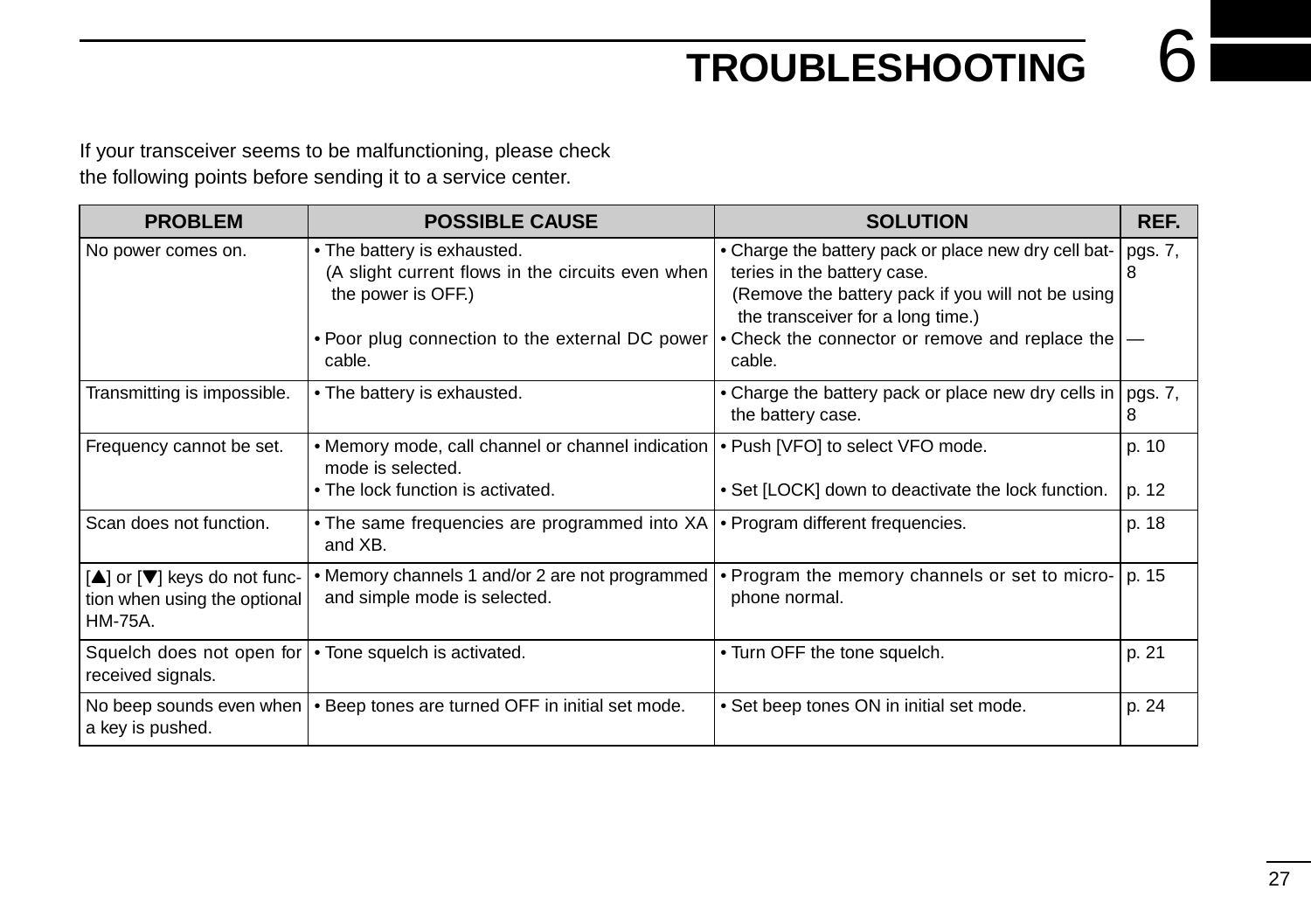# 7 **OPTIONS**

### **♦ Battery packs**

| <b>BATTERY HEIGHT</b><br><b>PACK</b> | $ $ (mm/in) |       | <b>VOLTAGE CAPACITY</b>                       | <b>OUTPUT</b><br><b>POWER</b> | OPER.<br>PERIOD*1 |
|--------------------------------------|-------------|-------|-----------------------------------------------|-------------------------------|-------------------|
| <b>BP-170</b>                        | 63.5/2.5    |       | Battery case for<br>R6(AA) x 4 alkaline cells | $ 2.0(1.5) W 20(19) h^{*2}$   |                   |
| <b>BP-171</b>                        | 63.5/2.5    | 4.8 V | 700 mAh                                       | 2.0 (1.5) W 6.2 (5.5) h       |                   |
| <b>BP-172</b>                        | 63.5/2.5    | 4.8 V | 950 mAh                                       | 2.0(1.5) W                    | 8.3(7.5)h         |
| <b>BP-173</b>                        | 75.5/3.0    | 9.6V  | 650 mAh                                       | 5(4.5) W                      | 4.3(4.2)h         |
| <b>BP-180</b>                        | 75.5/3.0    | 7.2V  | 600 mAh                                       | 3.9(2.8) W                    | 4.2(4.2)h         |

In the output power and operating period columns, bracketed values refer to the 440(430) MHz band.

\*1 Operating periods are calibrated for the following conditions:  $Tx : Rx : standardby=1 : 1 : 8 min$ .

\*2 Operating period depends on alkaline cells used.

### **♦ Chargers and cables**

### **BC-110A/D/V** WALL CHARGER

Regularly charge battery packs attached to the transceiver in 15 to 20 hrs.

**BC-119** DESKTOP CHARGER **+ AD-56** BATTERY PACK ADAPTER Rapidly charge battery packs in 1 to 1.5 hrs. depending on the battery pack. An AC adapter is packed with the BC-119. The AD-56 must be used with the BC-119 for charging the battery pack. The CP-17L or OPC-515L can be used instead of the supplied AC adapter.

**CP-12L** CIGARETTE LIGHTER CABLE WITH NOISE FILTER For operation and charging via a 12 V cigarette lighter socket.

**OPC-254L** DC POWER CABLE

For operation and charging via an external power supply.

### **♦ Speaker-microphones**



Remote control capability (see p. 23 for details)

### **⊘** Others

### **MB-30** MOUNTING BRACKET

For mounting the transceiver on the inside door panel of a vehicle or on a wall.

### **LC-136/LC-137** CARRYING CASES

LC-136: for IC-T7H with BP-170/171/172. LC-137: for IC-T7H with BP-173/180.

### **SP-13** EARPHONE

Provides clear receive audio in noisy environments.

### **CS-T7** CLONING SOFTWARE + **OPC-478** CLONING CABLE

Provide quick and easy programming of memory channels, memory names and set mode contents, etc. via a PC.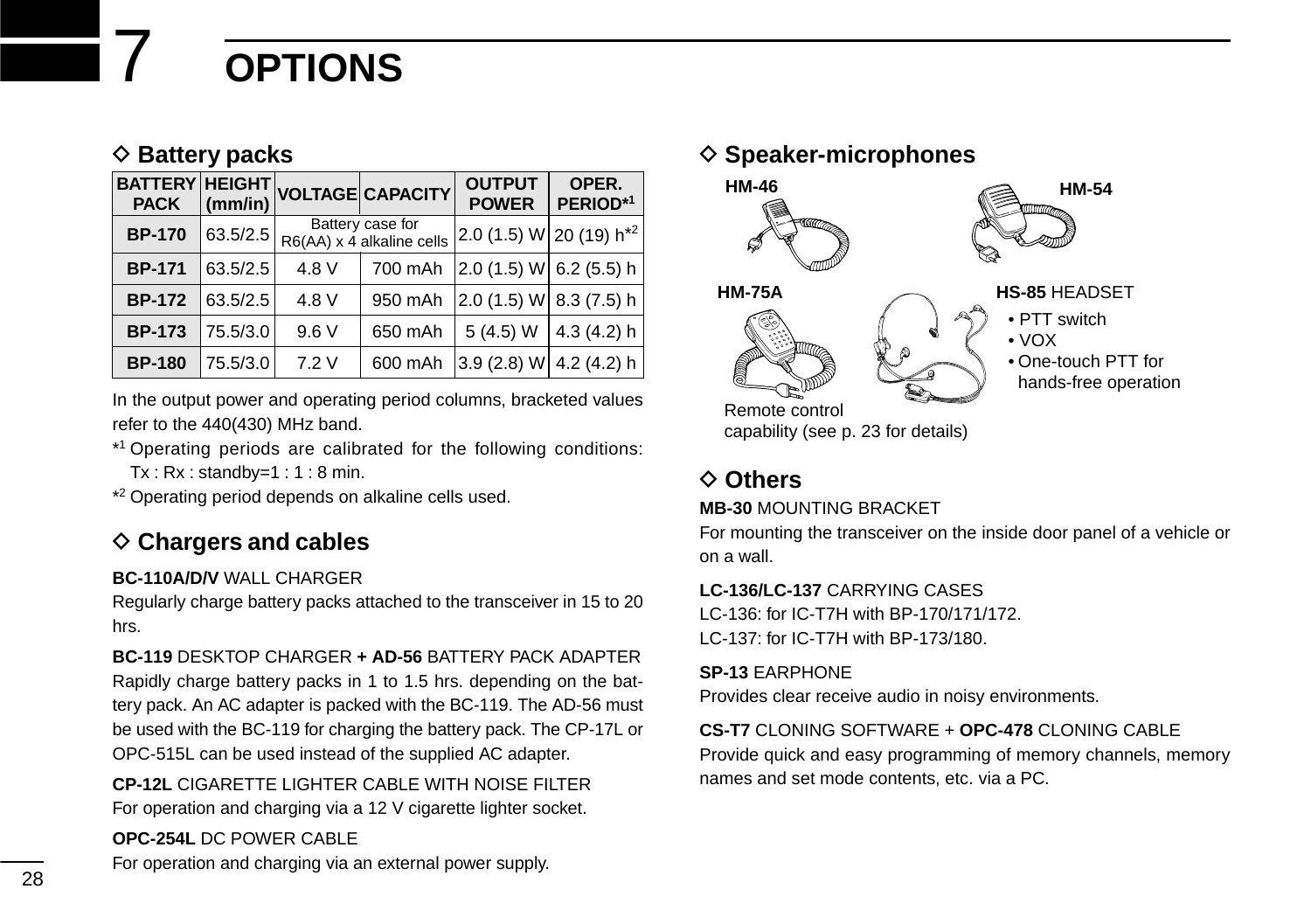# **SPECIFICATIONS**

|         |                                    |           |                                                        | <b>VHF</b>                                                                                                           | <b>UHF</b>                     |  |  |  |
|---------|------------------------------------|-----------|--------------------------------------------------------|----------------------------------------------------------------------------------------------------------------------|--------------------------------|--|--|--|
|         | Frequency                          |           | U.S.A.                                                 | Tx: 144-148<br>Rx: 118-174*1                                                                                         | Tx: 430-450*2<br>Rx: 400-470*2 |  |  |  |
|         | coverage                           |           | Europe, U.K.                                           | 144-146                                                                                                              | 430-440                        |  |  |  |
|         | (MHz)                              |           | Asia                                                   | Tx: 144-148<br>Rx: 118-174*1                                                                                         | 430-440                        |  |  |  |
|         |                                    |           | Italy                                                  | Tx: 144-148<br>Rx: 136-174*1                                                                                         | Tx: 430-440<br>Rx: 400-470*3   |  |  |  |
|         |                                    |           | *1144-148<br>$*2440 - 450$<br>$*3430 - 440$            | Guaranteed ranges are:                                                                                               |                                |  |  |  |
|         | Mode                               |           |                                                        | FM(F3E)                                                                                                              |                                |  |  |  |
|         | Frequency stability                |           |                                                        | $±5$ ppm<br>(0°C to +50°C; +32°F to +122°F)                                                                          |                                |  |  |  |
|         | Tuning steps (kHz)                 |           |                                                        | 5, 10, 12.5, 15, 20, 25, 30 or 50                                                                                    |                                |  |  |  |
| GENERAL | Antenna connector                  |           |                                                        | BNC (50 $\Omega$ )                                                                                                   |                                |  |  |  |
|         |                                    |           | Usable battery pack/case                               | See options on page 28.                                                                                              |                                |  |  |  |
|         | External DC power                  |           |                                                        | 4.5 to 16 V DC (negative ground)                                                                                     |                                |  |  |  |
|         |                                    | Тx        | High                                                   | 1.6A                                                                                                                 | 1.6A                           |  |  |  |
|         |                                    |           | Low                                                    | 600 mA                                                                                                               | 700 mA                         |  |  |  |
|         |                                    |           | Rated audio                                            | 180 mA                                                                                                               | 190 mA                         |  |  |  |
|         | Current drain<br>(at 13.5 V, typ.) | <b>Rx</b> | Power saved<br>(at 9.6 V)                              | 16 mA (average) 18 mA (average)                                                                                      |                                |  |  |  |
|         | Usable temperature range           |           |                                                        | $-10^{\circ}$ C to +60 $^{\circ}$ C:<br>$(+14^{\circ}F$ to $+140^{\circ}F)$                                          |                                |  |  |  |
|         |                                    |           | Dimensions (with BP-180)<br>(projections not included) | 57(W)×122(H)×29(D) mm;<br>$2\frac{1}{4}(\text{W}) \times 4\frac{13}{16}(\text{H}) \times 1\frac{5}{32}(\text{D})$ in |                                |  |  |  |
|         | Weight (with BP-180)               |           |                                                        | 320 g; 11.3 oz                                                                                                       |                                |  |  |  |

|                    |                                    | VHF                                                             | UHF                        |
|--------------------|------------------------------------|-----------------------------------------------------------------|----------------------------|
| <b>TRANSMITTER</b> | Output power*<br>(at 13.5 V)       | 6 W, 0.5 W<br>(selectable)                                      | 6 W, 0.5 W<br>(selectable) |
|                    | <b>Modulation system</b>           | Variable reactance frequency<br>modulation                      |                            |
|                    | Max. freq. deviation*              | $±5.0$ kHz                                                      |                            |
|                    | Ext. microphone jack               | 2.5 mm ( $\frac{1}{10}$ in) 3-conductor/2 k $\Omega$            |                            |
|                    |                                    |                                                                 |                            |
| <b>RECEIVER</b>    | Receive system                     | Double conversion superheterodyne                               |                            |
|                    | Intermediate frequencies           | 1st: 45.15 MHz                                                  | 2nd: 450 kHz               |
|                    | Sensitivity*<br>(12 dB SINAD)      | Less than $0.18 \mu V$                                          |                            |
|                    | Squelch sensitivity                | Less than $0.18 \mu V$                                          |                            |
|                    | Selectivity                        | More than 15 kHz/-9 dB<br>Less than 30 kHz/-50 dB               |                            |
|                    | Spurious and image                 | More than 60 dB   More than 50 dB                               |                            |
|                    | rejection ratio*                   | More than 50 dB at IF/2                                         |                            |
|                    | Audio output power*<br>(at 13.5 V) | More than 500 mW<br>(at 10% distortion with an 8 $\Omega$ load) |                            |
|                    | Ext. microphone jack               | 3.5 mm ( $\frac{1}{8}$ in) 3-conductor/8 $\Omega$               |                            |

\*Specifications guaranteed at a transceiver temperature of +25°C (+77°F).

**All stated specifications are subject to change without notice or obligation.**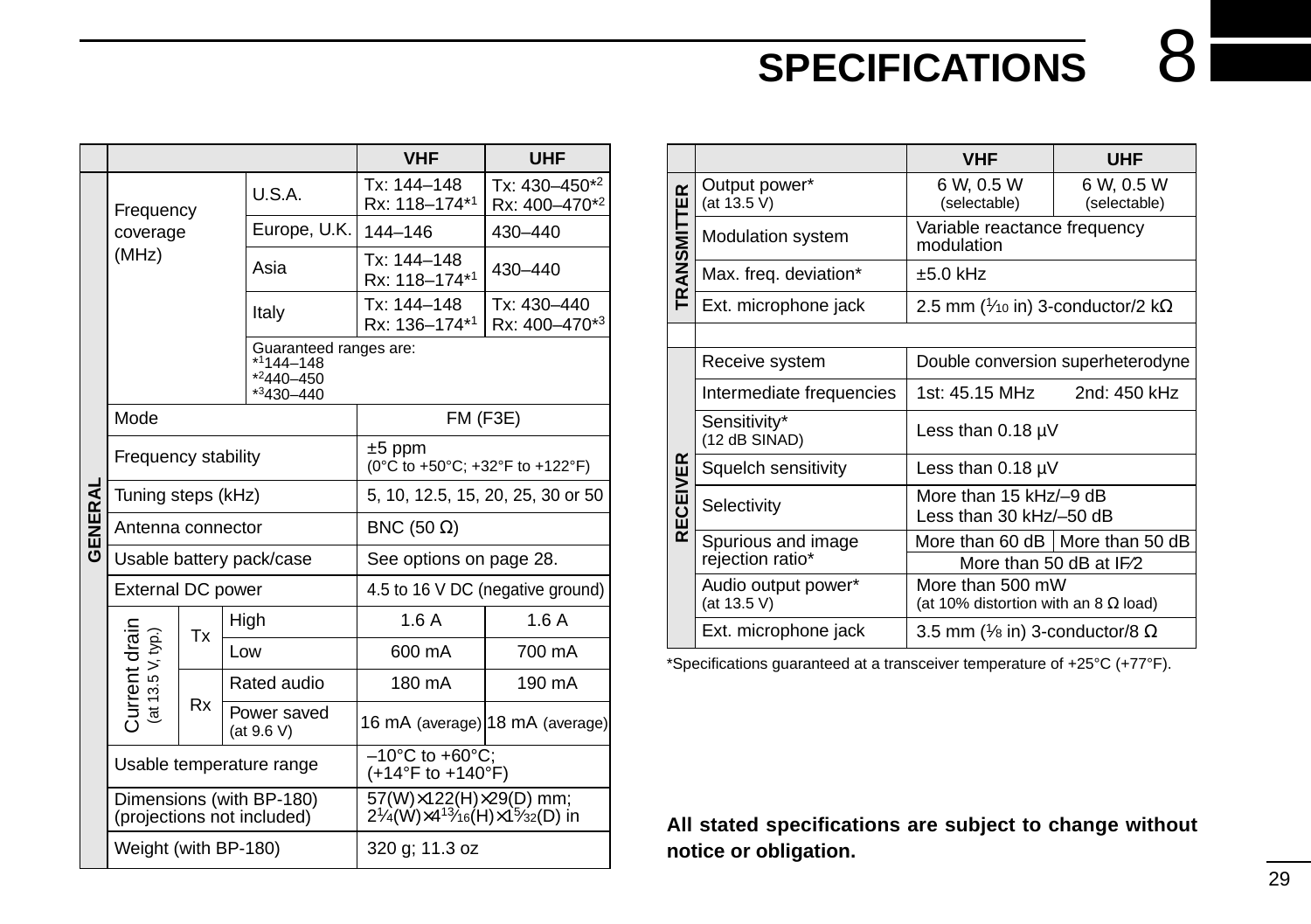# 9 **MODE ARRANGEMENT**

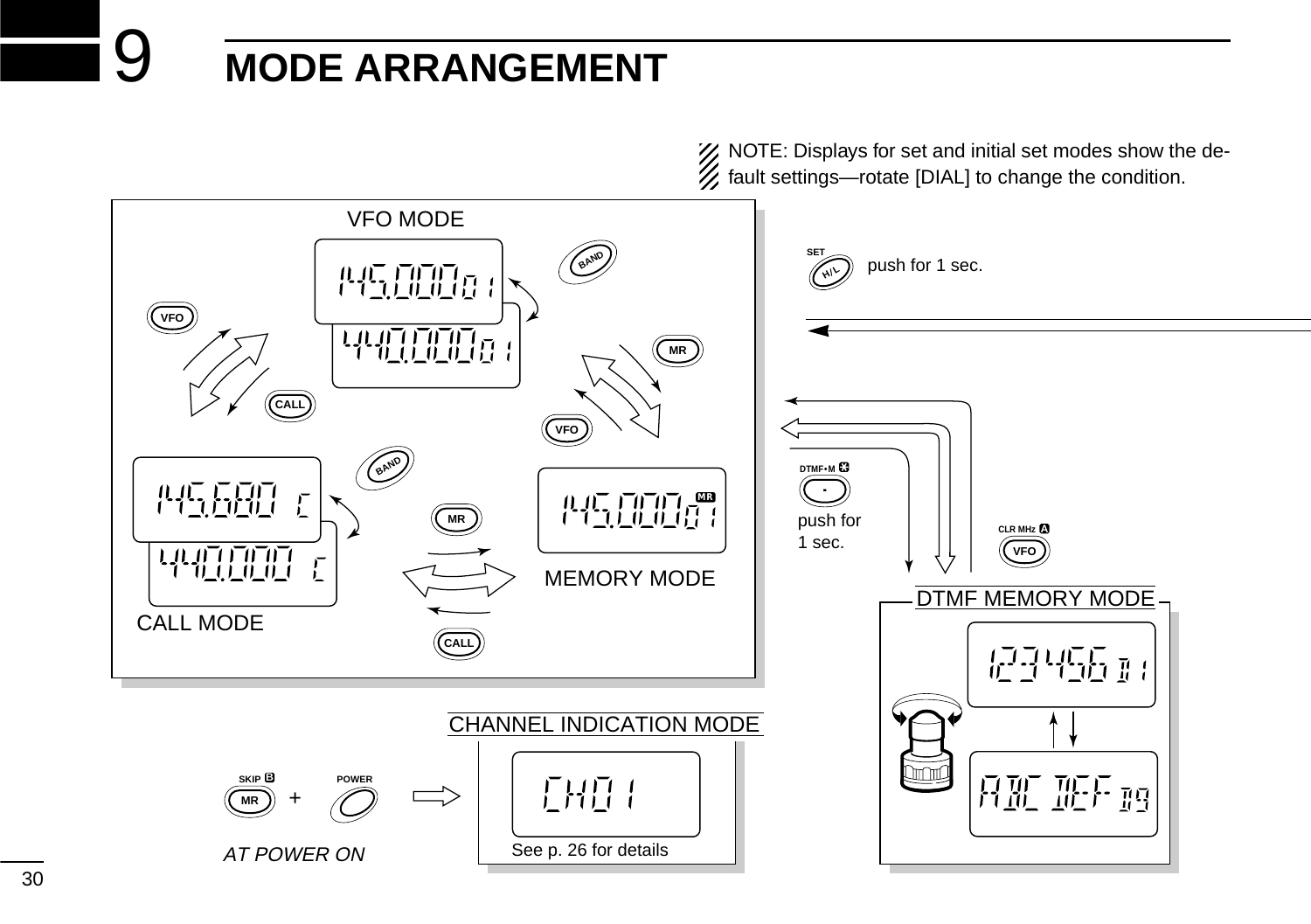### MODE ARRANGEMENT 9